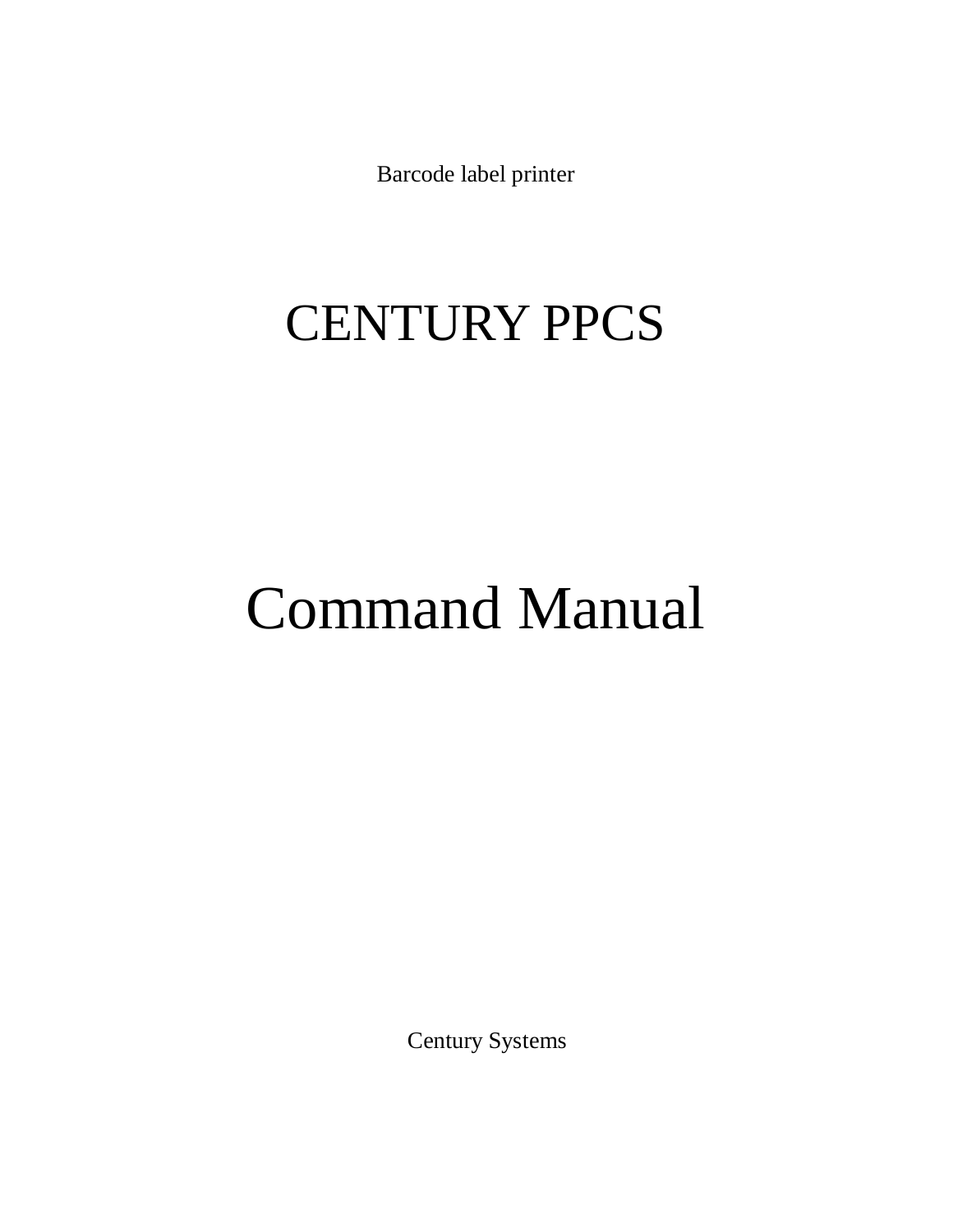#### **B1. Command Syntax**

- Generally speaking, command names consist of 1 or 2 (case sensitive) al phanumeric characters.
- Some commands require one or more optional parameters and/or optional commands to perform special functions.
- All command lines should be concluded by a CR-ODH via "enter" to a new line.

1. Basic command format.

Format 1: Commands without parameters

| Syntax  | Description                         |
|---------|-------------------------------------|
| X < CR  | Command with single alpha character |
| XX < CR | Command with two alpha characters   |

Format 2: Commands with a fixed number of parameters

| Syntax                               | Description                                   |
|--------------------------------------|-----------------------------------------------|
| Xp1,p2,p3,,pn <cr></cr>              | Command with a single leading alpha character |
| $\vert$ XXp1, p2, p3, , pn <cr></cr> | Command with two leading alpha characters     |

Format 3: Commands with optional parameters  $X[p1, p2, p3, ..., pn] <$ CR>

#### 2. String

In command sets, we can use data strings with the following characteristics: Name: for graphics, soft fonts and forms.

Data: for fonts and bar code

The quotation mark character (") designates the beginning and ending of a string.

The backslash  $(\lambda)$  character designates that the following character(s) is literal and will be encoded into the data field. Please refer to the following

Examples:

Character input

| To Print      | Input       |
|---------------|-------------|
| п             | -11         |
|               |             |
| $0x00 - 0x7F$ | \x00 - \x7F |
|               |             |

Note: All commands and names are case sensitive.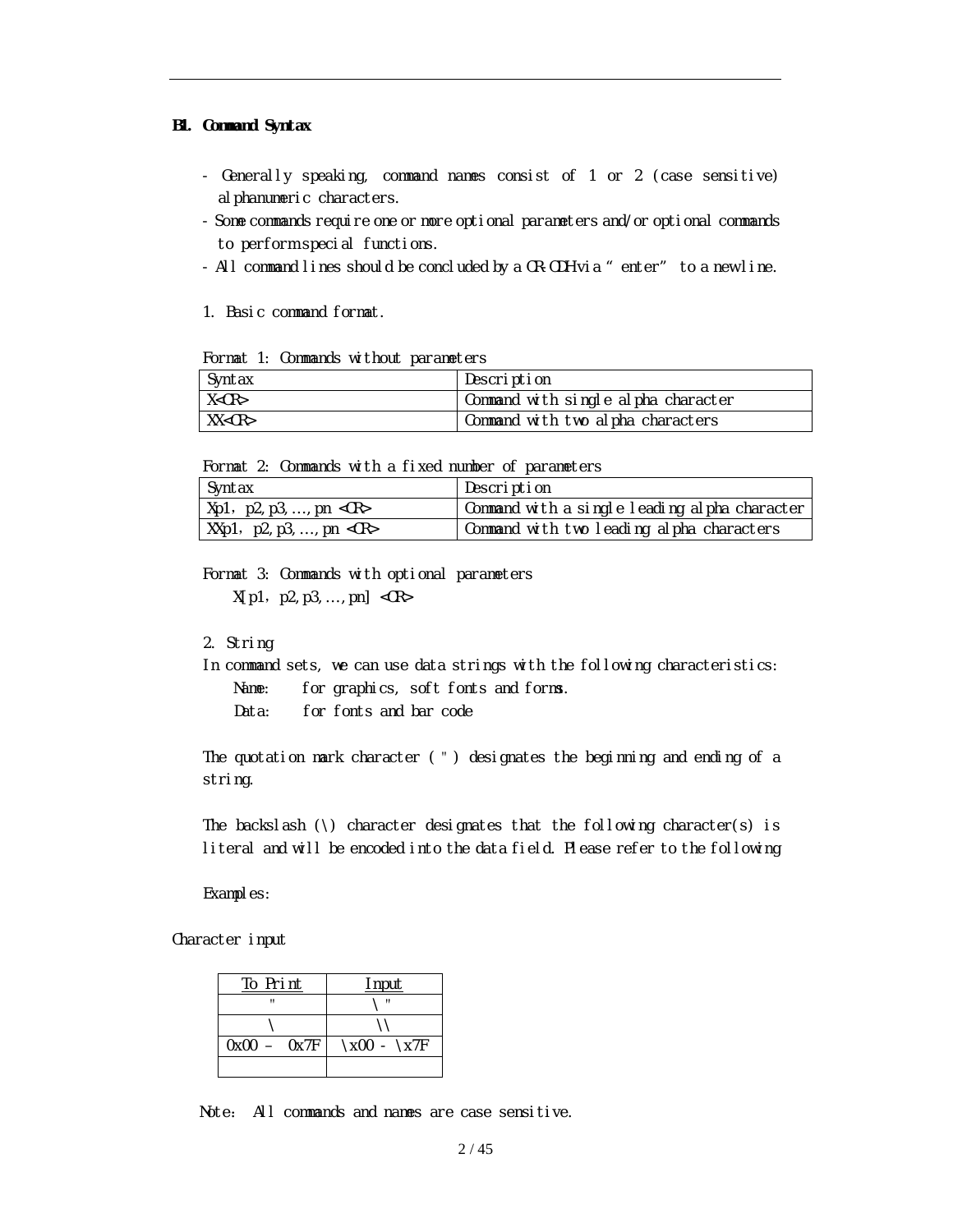#### **B2. Fonts**

Based on their storage mediums, the command set has defined 3 kinds of Fonts.

- Internal Fonts
- Soft Fonts
- Externally Stored Fonts
- 1. Internal fonts

Five kinds of internal fonts reside within the printers ROM, and unlike soft fonts, they cannot be deleted. Each font has a unique ID number.

| ID# | Font Size        | Comment                   |
|-----|------------------|---------------------------|
|     | cpi, 6 pts<br>20 |                           |
|     | cpi, 7 pts<br>17 |                           |
|     | 14.5 cpi, 10 pts |                           |
|     | 13 cpi, 12 pts   |                           |
|     | 5.6 cpi, 24 pts  | Uppercase characters only |

#### 2. Soft Fonts

Soft fonts can be downloaded from the host through application software. If the internal font cannot meet the requirements, soft fonts are another possible solution.

Advantages of Soft Fonts:

- Saves memory space (graphics occupy more memory space)
- Better performance (may be called repeatedly)
- May carry out the automatic Increase/Decrease function
- Similar to internal fonts, they can be scaled, rotated or reversed
- May be saved into either RAM or Flash memory (permanent storage)
- May be deleted, when no longer required or the storage capacity is insufficient

Soft fonts may be downloaded, as per your individual needs. Each soft font has a unique ID number. And based on the ID number, you may download, choose or delete the soft fonts as required. The soft font ID number may range from A to Z.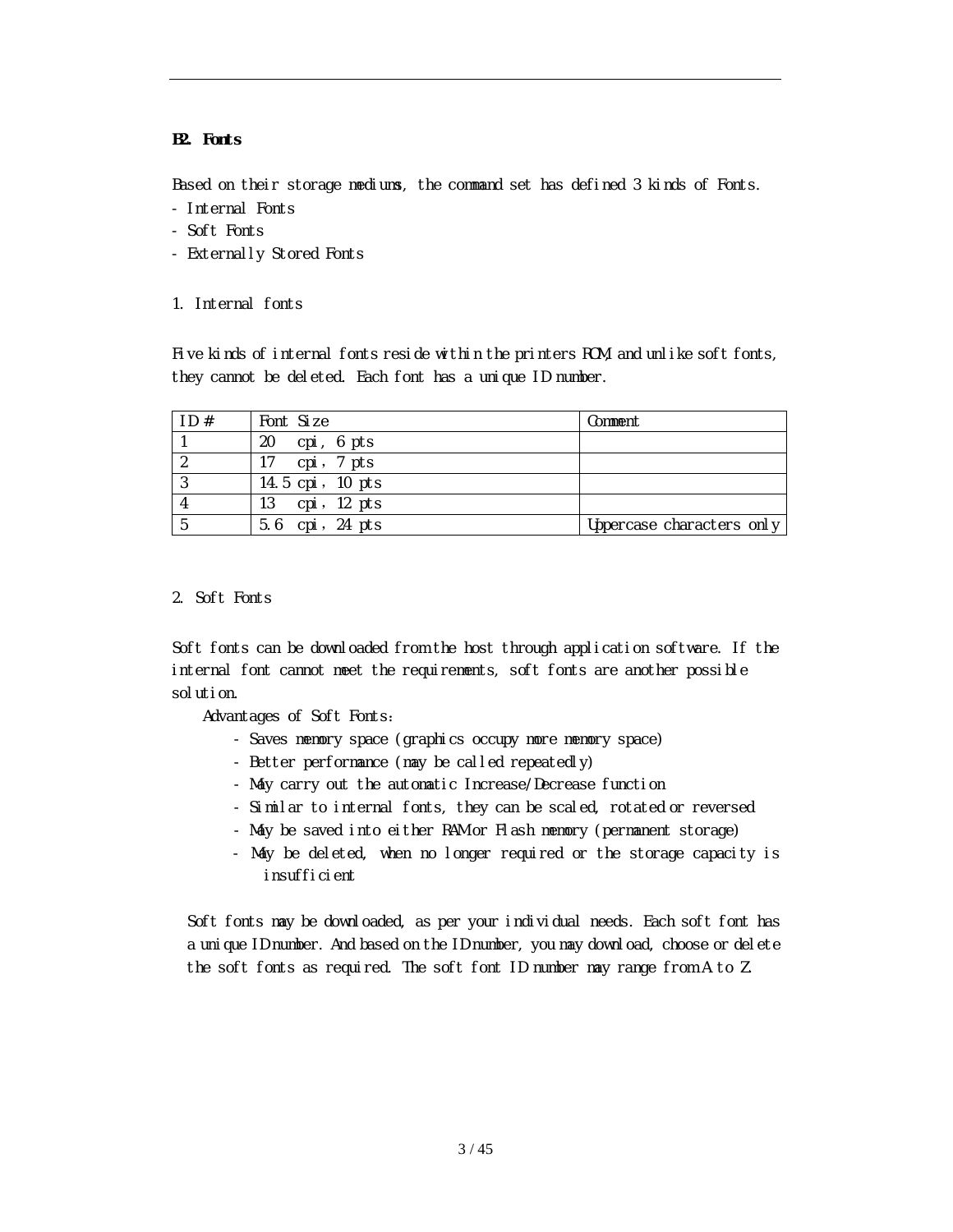### 3.Externally Stored Fonts

The font board and/or font carrier are optional items. The ID number reserved for external storage fonts ranges from 7 to 10. 7 and 8 are for Chinese character Fonts, 9 and 10 are for Korean Character Fonts.

#### Character Set

The code table may be redefined as another kind of character set or code page.

|               | 8 Bit character | 7 Bit character   |
|---------------|-----------------|-------------------|
| Character Set | Code page 437   | USASCII, British, |
|               | Code page 850   | Danish, French,   |
|               | Code page 852   | German, Italian,  |
|               | Code page 860   | Spanish, Swedish, |
|               | Code page 863   | Swi <sub>ss</sub> |
|               | Code page 865   |                   |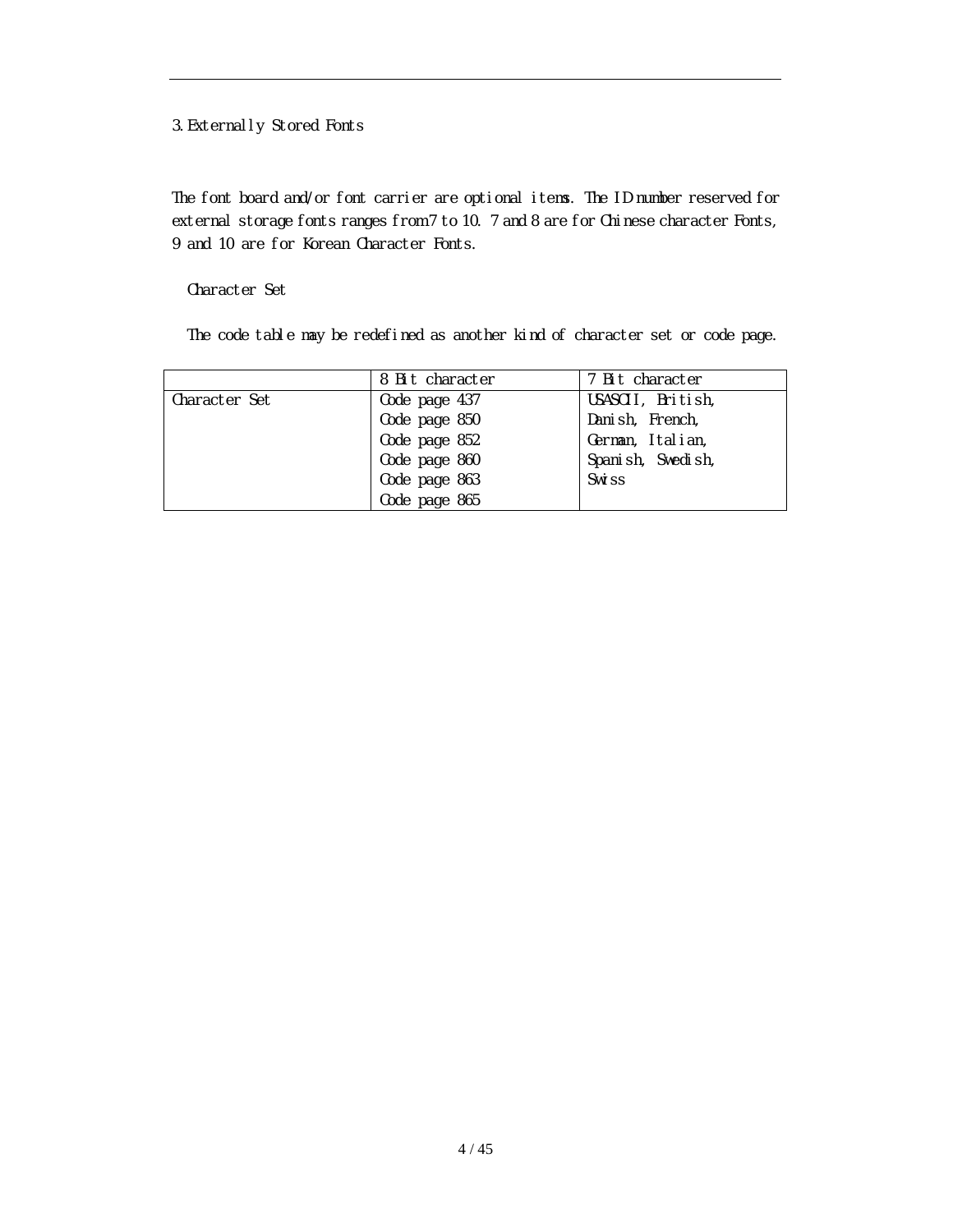#### **B3. Command Set**

Command sets can be categorized into the following four groups:

- Setting commands
- Label formatting commands
- Interaction commands through the serial port.
- Object downloading commands

| Command      | Description                | Command        | Description                       |
|--------------|----------------------------|----------------|-----------------------------------|
| T            | Print text                 | LE             | Line draw exclusive               |
| B            | Print 1D barcode           | L0             | Line draw Black                   |
| $\mathsf b$  | Print 2D barcode           | LW             | Line draw White                   |
| $\mathsf{C}$ | Counter                    | N              | Clear image buffer                |
| H            | Print darkness setting**   | $\overline{0}$ | Option select**                   |
| EI           | Print soft font name       | W              | Print label                       |
| ЕK           | Delete soft font           | WA             | Print automatic                   |
| ES           | Download soft font         | 0              | Set label and media gap length ** |
| FE.          | End form store             | q              | Set label width**                 |
| FI.          | Print form name            | $\mathsf{R}$   | Set reference point**             |
| <b>FK</b>    | Delete form                | S              | Set printing speed **             |
| FR.          | Execute form               | $\mathbf{U}$   | Print Configuration               |
| FS           | Store form                 | UN             | Di sable error reporting          |
| GG           | Print graphic information  | <b>US</b>      | Enable error reporting            |
| GI           | Print graphic list         | V              | Define variable                   |
| GK           | Del ete graphic            | X              | Box draw                          |
| GM           | Store graphic              | Z              | Print direction                   |
| GW           | Print binary graphic       | <b>ZS</b>      | Enable download to Flash memory   |
|              | Character set Selection ** | ZN             | Enable download to RAM            |
| JB           | Disable back feed**        | $\overline{?}$ | Download variable                 |
| JF           | Enable back feed**         | d              | Horizontal shift                  |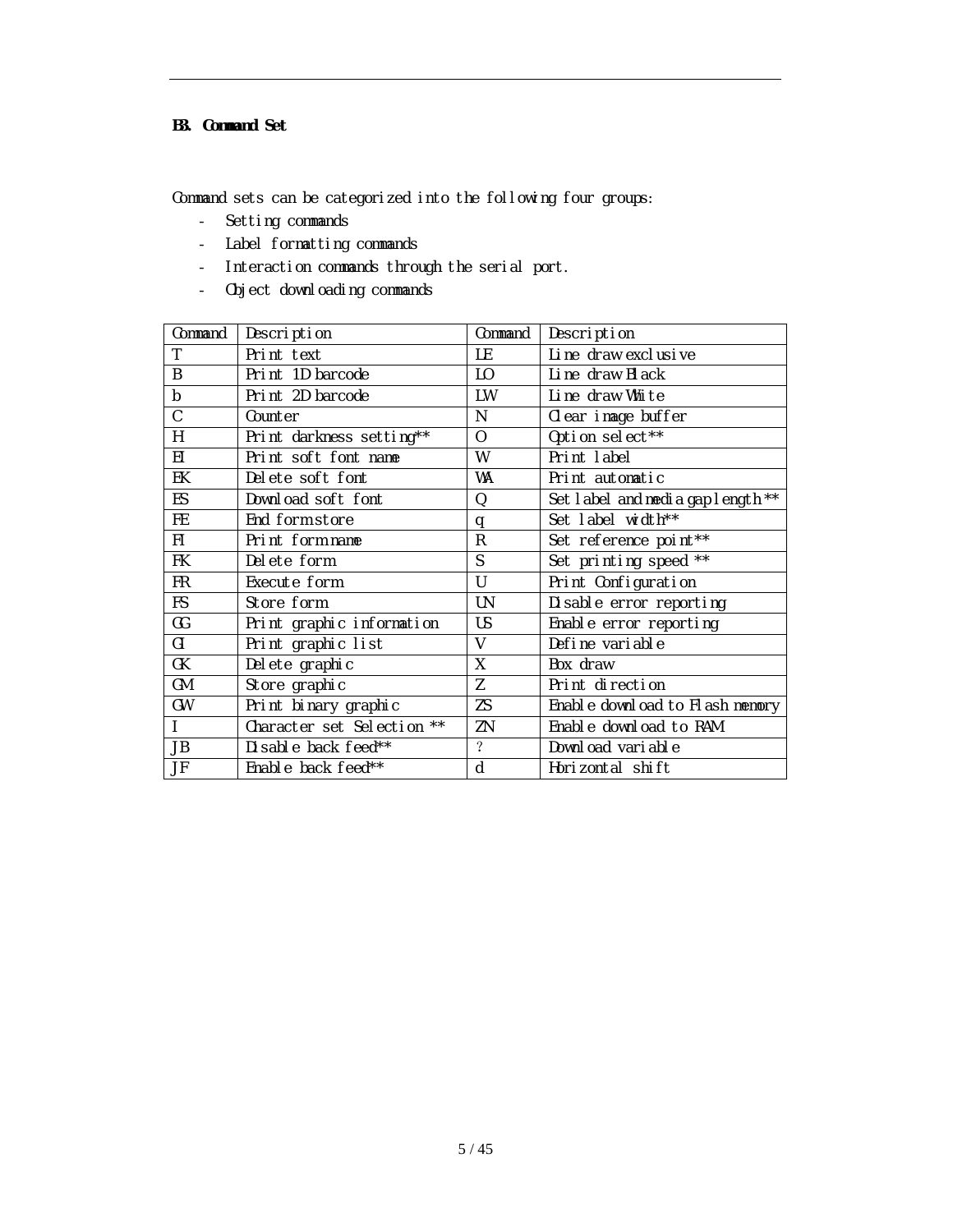#### **B4. Command reference**

This section contains a complete listing of all commands in alphabetical order. The coordinates system for the barcode label printer is shown below:



Note: <CR> is decimal "13"of USASCII, or hexadecimal "ODH", also called "enter"

 Dots are equal to one inch divided by the maximum resolution of the printer. For example: 1 inch = 25.4mm or 1000mil 203 DPI Printers: 1 dot = 25.4mm / 203 = 0.125mm (1dot = 1000mil / 203 = 5mil) 300 DPI printers: 1 dot = 25.4mm / 300 = 0.085mm (1dot = 1000mil / 300 = 3mil)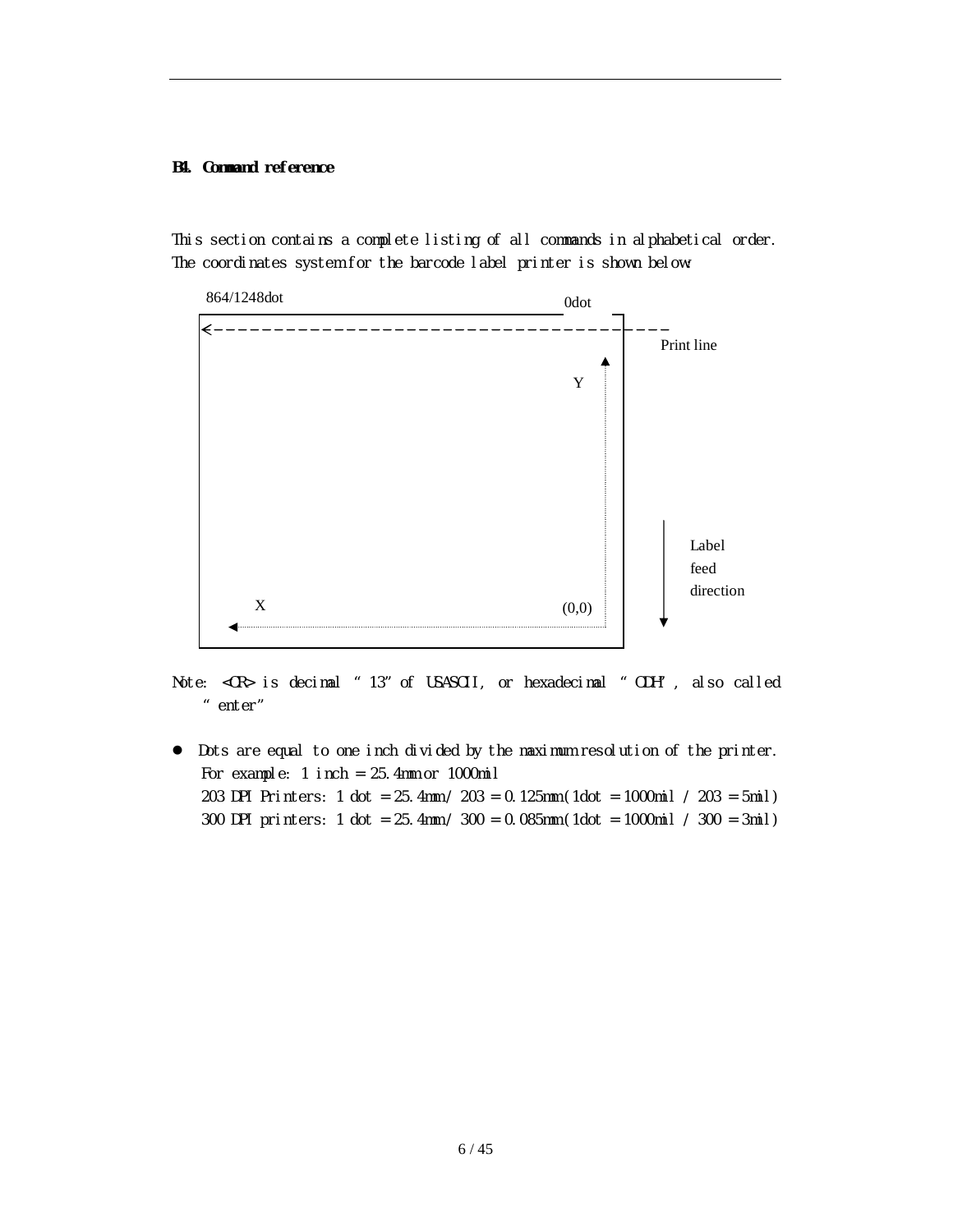#### **T command: Print a text string, counter and variable**

Description: Prints a text string, variable or counter.

#### Syntax:

Tp1, p2, p3, p4, p5, p6, p7, " $DATA$ " <CR> Tp1,p2,p3,p4,p5,p6,p7,Cn<CR> Tp1,p2,p3,p4,p5,p6,p7,Vn<CR> Tp1, p2, p3, p4, p5, p6, p7,  $"$  DATA $"$  Cn<CR> Tp1, p2, p3, p4, p5, p6, p7,  $"$  DATA" Vn<CR> Tp1,p2,p3,p4,p5,p6,p7,Combo <CR>

Parameter explanation:

- p1: Horizontal start position (X) in dots.
- p2: Vertical start position (Y) in dots.
- p3: Select rotation. 0 no rotation; 1 rotate 90 degrees; 2 rotate 180 degrees; 3 - rotate 270 degrees.
- p4: Font selection. 1-5: Internal fonts; A-Z: downloaded soft fonts.
	- a: built-in 24\*24 dot matrix Chinese fonts.

| Val ue  | Description                   |
|---------|-------------------------------|
|         | Western language font 1       |
| 2       | Western language font 2       |
| 3       | Western language font 3       |
| 4       | Western language font 4       |
| 5       | Western language font 5       |
| a       | 24*24 dot matrix Chinese font |
| $A - Z$ | Soft fonts                    |
|         |                               |
|         |                               |
|         |                               |

- p5: Horizontal multiplier,expands the text horizontally. Value range: 1-24
- p6: Vertical multiplier, expands the text vertically. Value range: 1-24
- p7: Choosing 'N' prints normal text (i.e. black characters on a white background) Choosing 'R' prints reversed text (i.e. white characters on a black background) "DATA": A fixed data field.
	- Cn: Defines a counter value. Please refer to the C order

Vn: A string of variable characters; please refer to V order.

Combo: A combined string of characters using " DATA", Cn and/or Vn parameters

Example: "data1" CnVn" data2".

A combined string cannot surpass a length of 100 characters. Note: Use the syntax below when using a counter value and variable strings: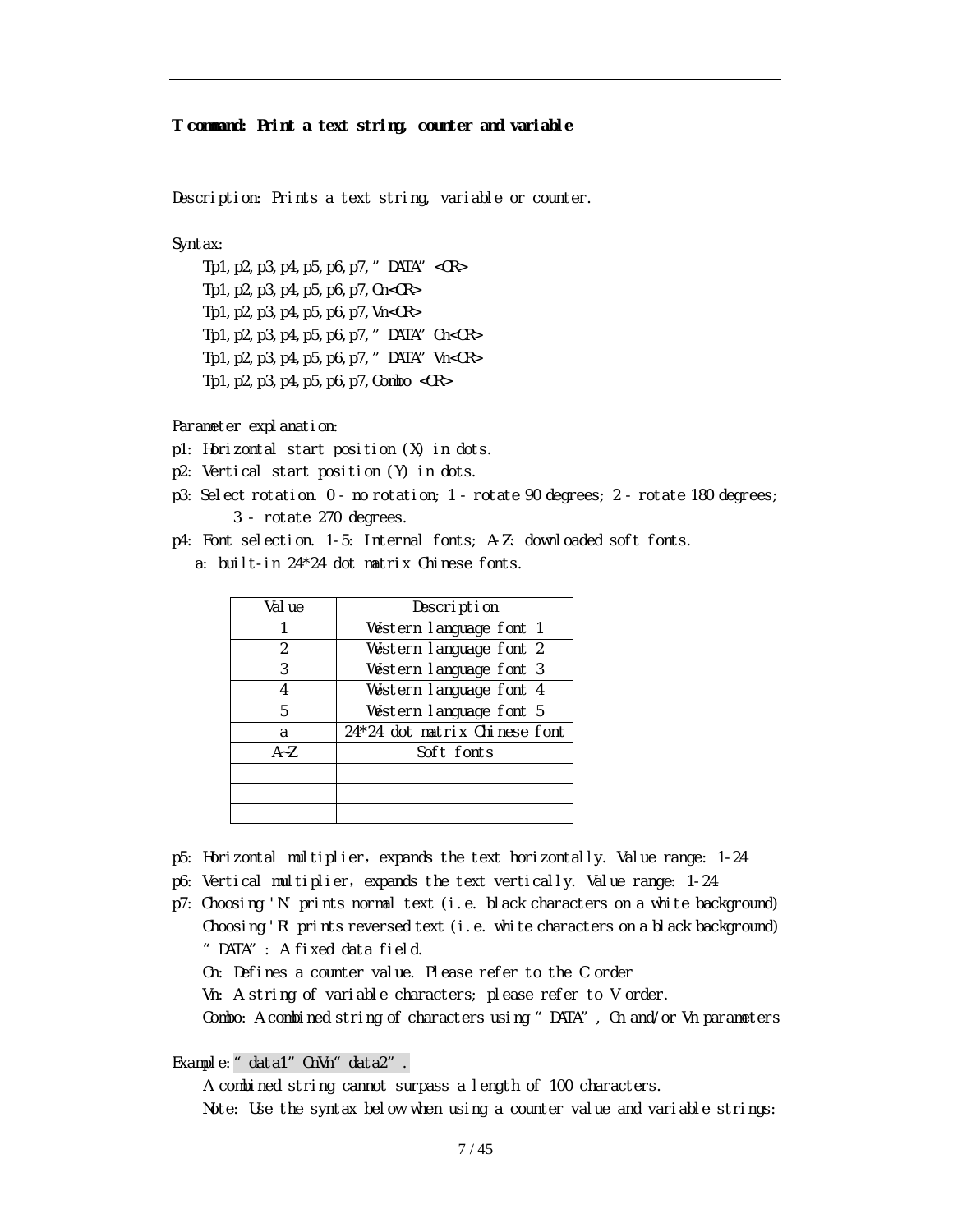Vn[st,len] Cn[st,len] Note: n is the ID of the counter value or variable string; st indicates the starting position. Usually it is 0; Len indicates the length of the sub-string.

#### Example:

N T50,30,0,1,1,1,N, "This is font 1." T50,7,0,2,1,1,N, "This is font 2." T50,110,0,3,1,1,N, "This is font 3." T50,150,0,4,1,1,N, "This is font 4." T50,200,0,5,1,1,R, "FONT 5" W1

#### Printout:

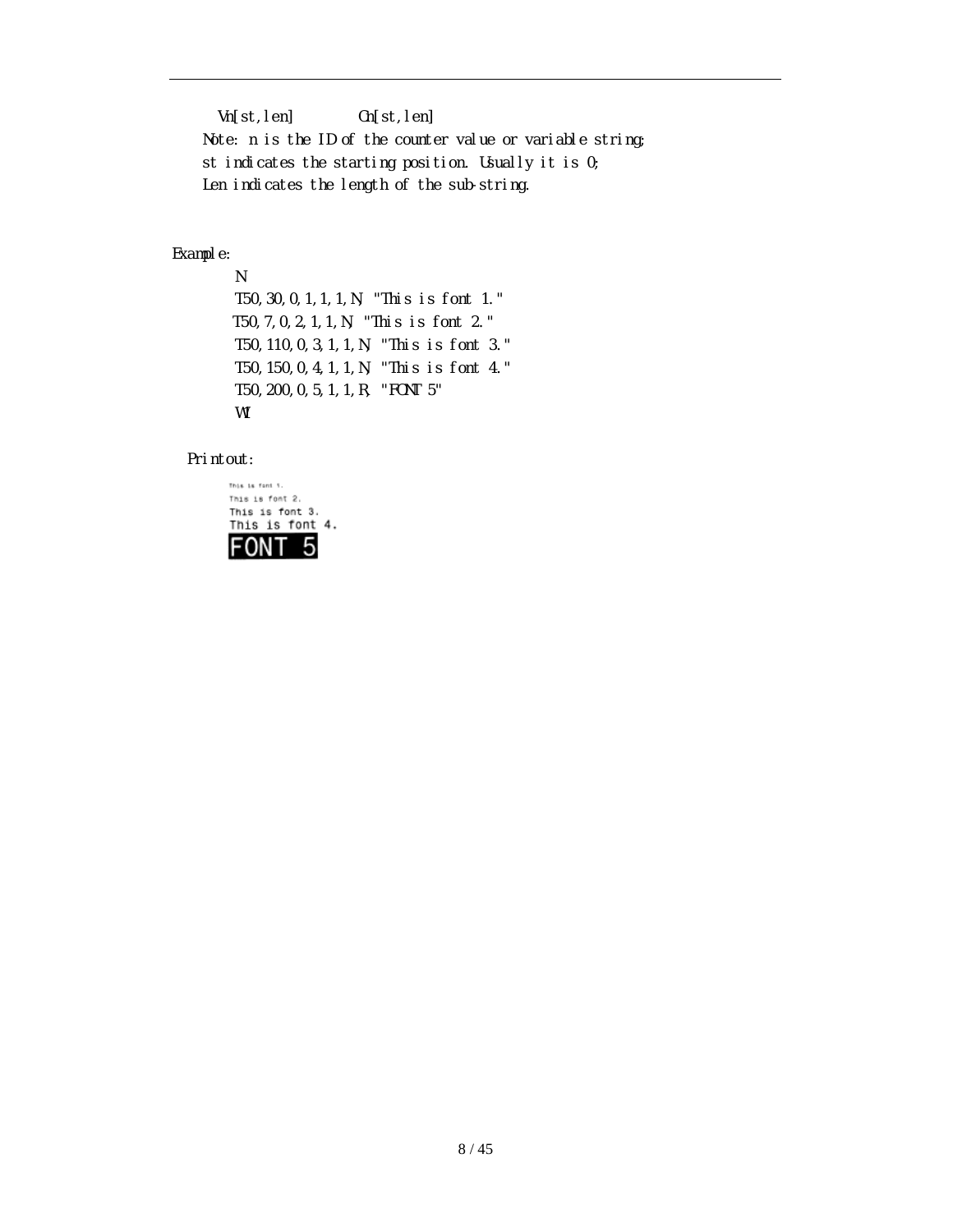#### **B command: Print barcode**

Description: Prints a specific barcode.

Syntax:

Bp1,p2,p3,p4,p5,p6,p7,p8,"DATA"<CR> Bp1,p2,p3,p4,p5,p6,p7,p8,Cn<CR> Bp1,p2,p3,p4,p5,p6,p7,p8,Vn <CR> Bp1, p2, p3, p4, p5, p6, p7, p8, "DATA" Cn <CR> Bp1, p2, p3, p4, p5, p6, p7, p8, " DATA" Vn<CR> Bp1,p2,p3,p4,p5,p6,p7,Combo <CR>

Parameter explanation:

- p1: Horizontal start position (X) in dots.
- p2: Vertical start position (Y) in dots
- p3: Select printing direction. 0 no rotation; 1 rotate 90°; 2 rotate 180°; 3 - rotate 270°.
- p4: barcode selection.

| P4 Value                 | Barcode type                                       |
|--------------------------|----------------------------------------------------|
| $\Omega$                 | Code 128 UCC (shipping container code)             |
| $\mathbf{1}$             | Code 128 AUTO                                      |
| 1A                       | Code 128 subset A                                  |
| 1B                       | Code 128 subset B                                  |
| $\overline{1C}$          | Code 128 subset C                                  |
| 1E                       | UCC/EAN                                            |
| $\overline{2}$           | Interleaved 2 of 5                                 |
| 2C                       | Interleaved 2 of 5 with check sum digit            |
| 2D                       | Interleaved 2 of 5 with human readable check digit |
| 2G                       | German Postcode                                    |
| 2M                       | Matrix 2 of 5                                      |
| 2U                       | UPC Interleaved 2 of 5                             |
| $\overline{3}$           | Code 3 of 9                                        |
| 3C                       | Code 3 of 9 with check sum digit                   |
| 3E                       | Extended Code 3 of 9                               |
| $\overline{\mathsf{3F}}$ | Extended Code 3 of 9 with checksum digit           |
| $\overline{9}$           | Code93                                             |
| E30                      | <b>EAN-13</b>                                      |
| E32                      | EAN-13 2 digit add-on                              |
| E35                      | EAN-13 5 digit add-on                              |
| E80                      | EAN-8                                              |
| E82                      | EAN-8 2 digit add-on                               |
| $E-85$                   | EAN-8 5 digit add-on                               |
| K                        | Codabar                                            |
| P.                       | Postnet                                            |
| UA0                      | UPC-A                                              |
| UA <sub>2</sub>          | UPC-A 2 digit add-on                               |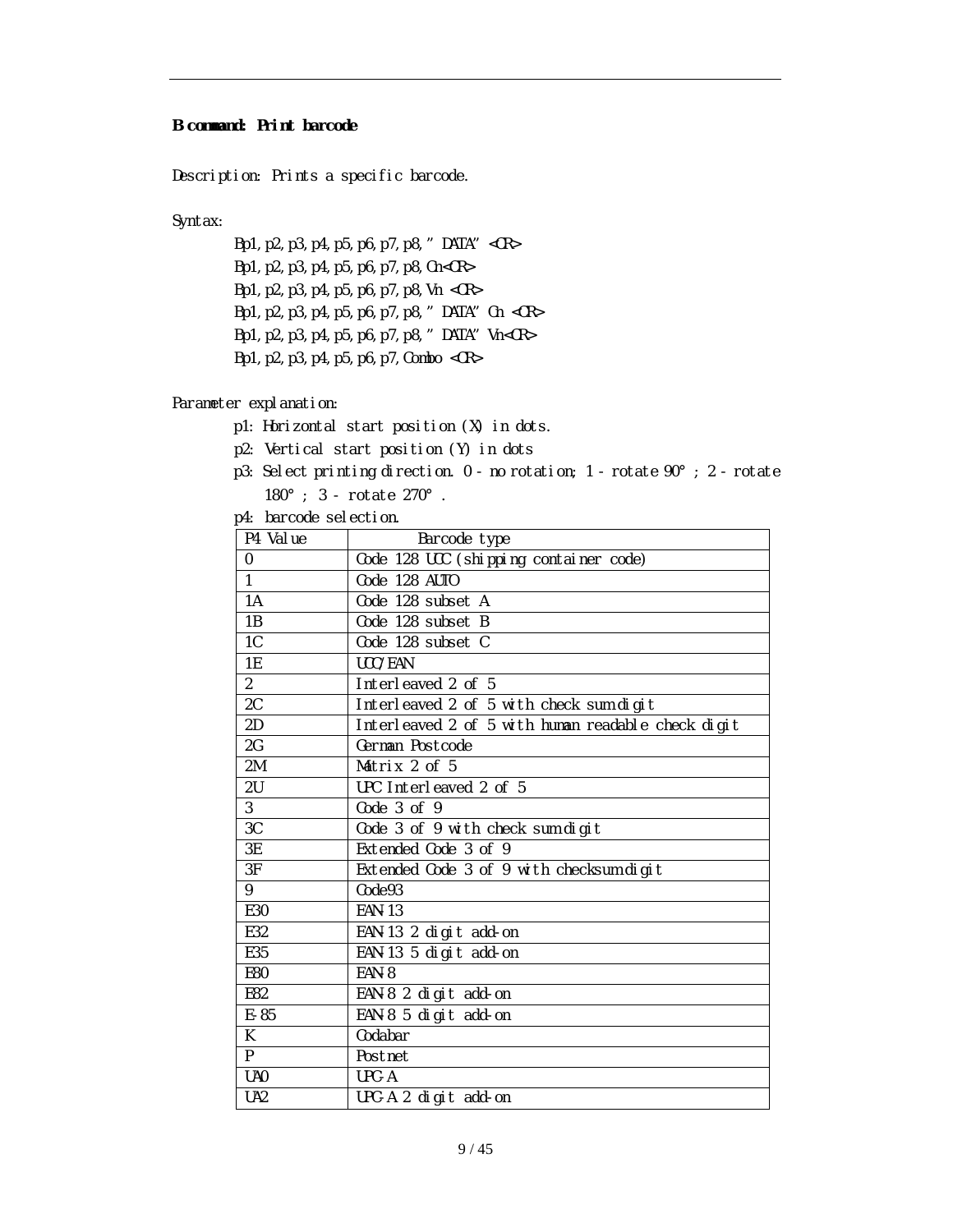| UA <sub>5</sub> | UPC-A 5 digit add-on |
|-----------------|----------------------|
| <b>UEO</b>      | $IIPC-F$             |
| UE <sub>2</sub> | UPC-E 2 digit add-on |
| UE5             | UPC-E 5 digit add-on |

p5: Establishes the narrow bar width, in dots.

- p6: Establishes the wide bar width, in dots
- p7: Establishes the barcode height, in dots
- p8: Choosing 'N' suppresses printing of the barcode human readable component Choosing 'B' allows printing of the barcode human readable component "DATA": A fixed data field.
- Cn: Defines a counter value. Please refer to the C order
- Vn: A string of variable characters. Please refer to V order.

Combo: A combined string; using "DATA", Cn and/or Vn parameters Example: "data1" CnVn" data2".

A combined string cannot surpass a length of 100 characters.

Note: Use the syntax below when using a counter value and variable strings: Vn[st,len] Cn[st,len]

Note: n is the ID of counter value or variable string; st indicates the starting position. Usually it is 0; Len indicates the length of the sub-string.

Example:

```
N
B20,20,0,E80,3,3,41,B,"0123459"
B20,120,0,K,3,5,61,B,"A0B1C2D3"
 B190,300,2,1,2,2,51,B,"0123456789"
 B20,330,0,UA0,2,2,41,B,"13579024680"
 W1
```
Printout:



0123456789 **BA ALL ABLITA** |||||||||||||||||||||||||||<br>|<sup>||||</sup>35790<sup>|</sup>24680<sup>|||</sup>9

Fig. B5-2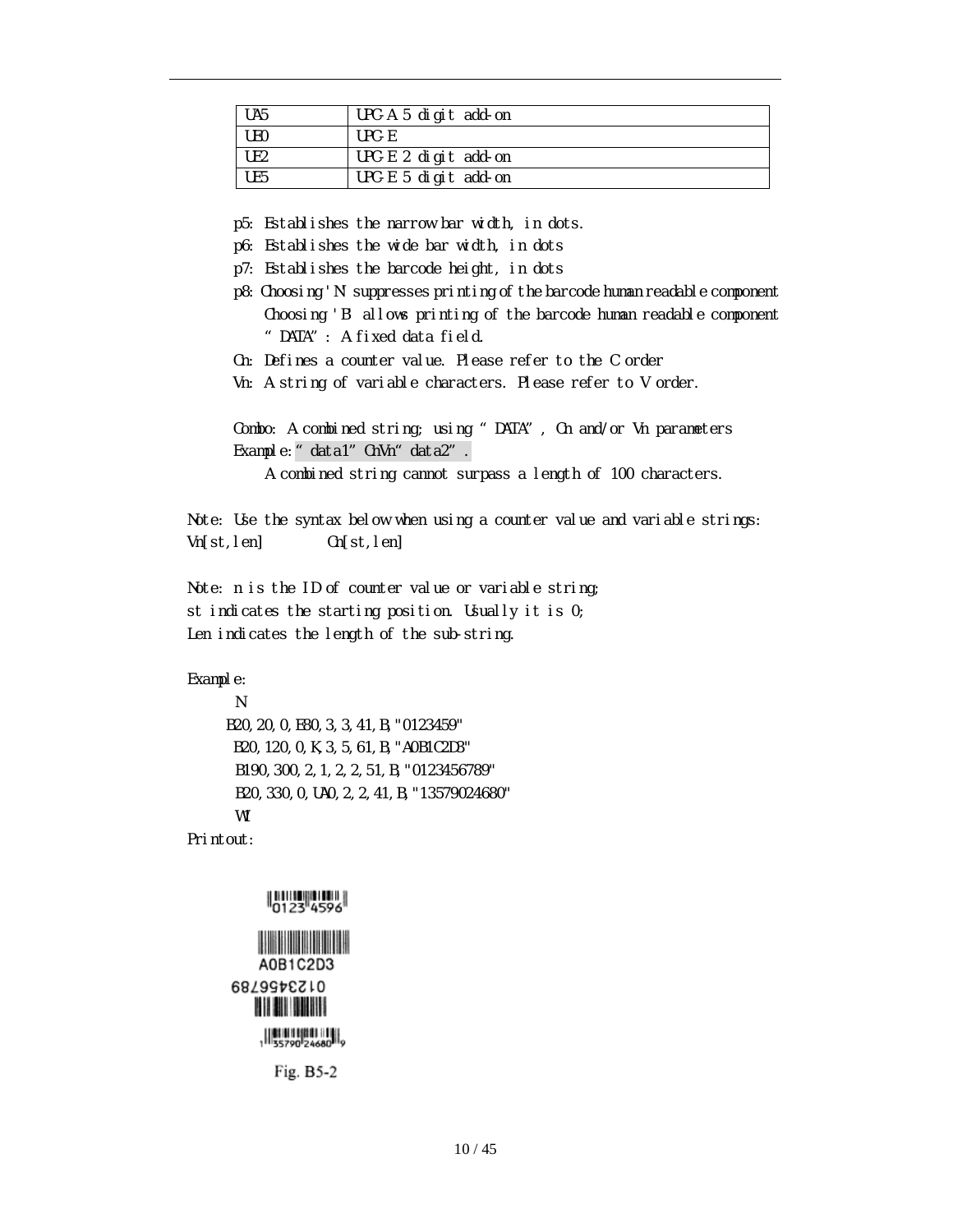#### **b command: Prints 2D bar code**

Description: Prints a specific 2D barcode.

Syntax:

bp1,p2,p3,[specific parameters and data]

Parameter Explanation:

- p1: Horizontal start position (X) in dots.
- p2: Vertical start position (Y) in dots.
- p3: barcode selection.

| p3 value       | Bar Code type     |
|----------------|-------------------|
| P              | <b>PDF-417</b>    |
| M              | Maxi Code         |
| DX             | DataMatrix ECC200 |
| DO.            | DataMatrix ECCOOO |
| D1             | DataMatrix ECCO50 |
| D <sub>2</sub> | DataMatrix ECC080 |
| D <sub>3</sub> | DataMatrix ECC100 |
| D4             | DataMatrix ECC140 |
| 0R             | 0R                |

#### *Maxi Code*

UPS format data:

#### **[Mode,1],"Data"**

Mode: stands for modes 2-4.

1: printing UPS format data.

Non-UPS format data

#### **[Mode,0,Cl,Co,Po],"Data"**

Mode: stands for modes 2-4.

0: printing non UPS format data

Cl: 3 digits [Class of service]

- Co: 3 digits [Country code]
- Po: If the current mode is 3, the characters of Postal Code are less than 6. (A - Z, or 0 - 9)

If the current mode is 2, Postal Code is the data containing 9 characters.

**Note: control character RS is used for separating the format of the data stream, represented by '\_1E'; control character GS is used for separating the data filed, represented by '\_1D'; control character EOT is used for the termination of the**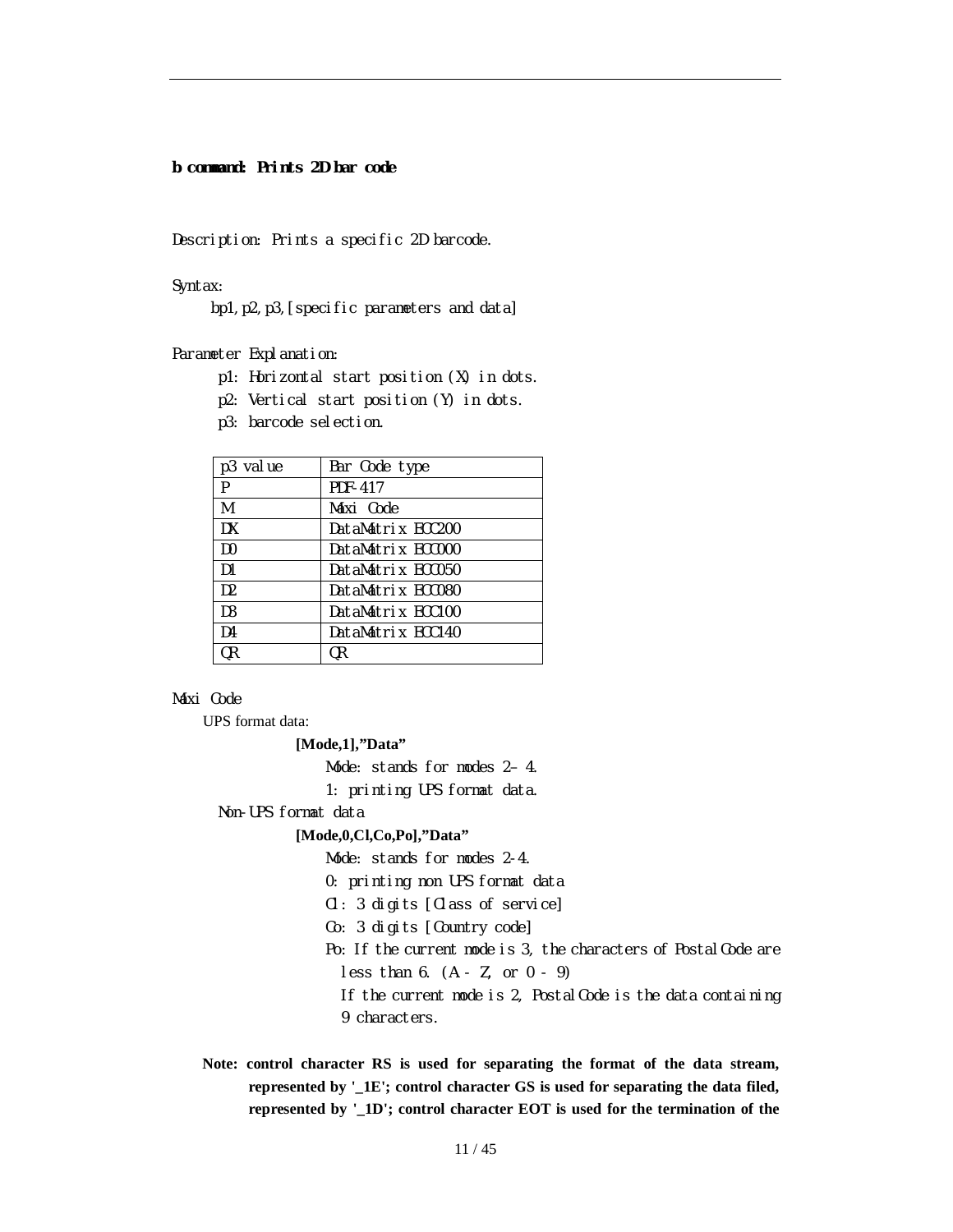**data stream, represented by '\_04'. The storage capacity of the code is 93 characters. The storage capacity may be enlarged to 138 characters if all are numeric characters.**

#### **UPS standard format:**

Message Header: [)>RS Transportation Data Format Header: 01GSyy <yy stands for the year. > Tracking Number:\* <tracking number> SCAC:\* GS<SCAC> UPS Shipper Number: GS<shipper number> Julian Day of Pickup: GS<day of pickup> Shipment ID Number: GS<shipment ID number> Package n/x: GS<n/x> Package Weight: GS<weight> Address Validation: GS<validation> Ship to Street Address: GS<street address> Ship to City: GS<city> Ship to State: GS<state> RS: RS End of Message: EOT (\* Mandatory Data for UPS cannot be void)

#### *PDF-417:*

 $[w, v, s, c, p, x, y, r, l, t, o]$ ,"Data" w: Maximum printing width in dots v: Maximum printing height in dots s: Error correction scope: 0-8 c: Data compression scope: 0 or 1. Default is 0. x: Module width: 2-9 in dots y: Module height: 4-99 in dots r: Maximum row count. l: Maximum column count. t: Intercept symbol:  $0 = no$  intercept  $1 =$  intercept o: Rotation: 0—0°, 1--90°, 2--180°, 3--270°. Example: N b10,10,P,400,300,s0,x3,y7,r10,l2,t0, →"12345" T10,150,0,3,1,1,N,"12345" W1 Printout: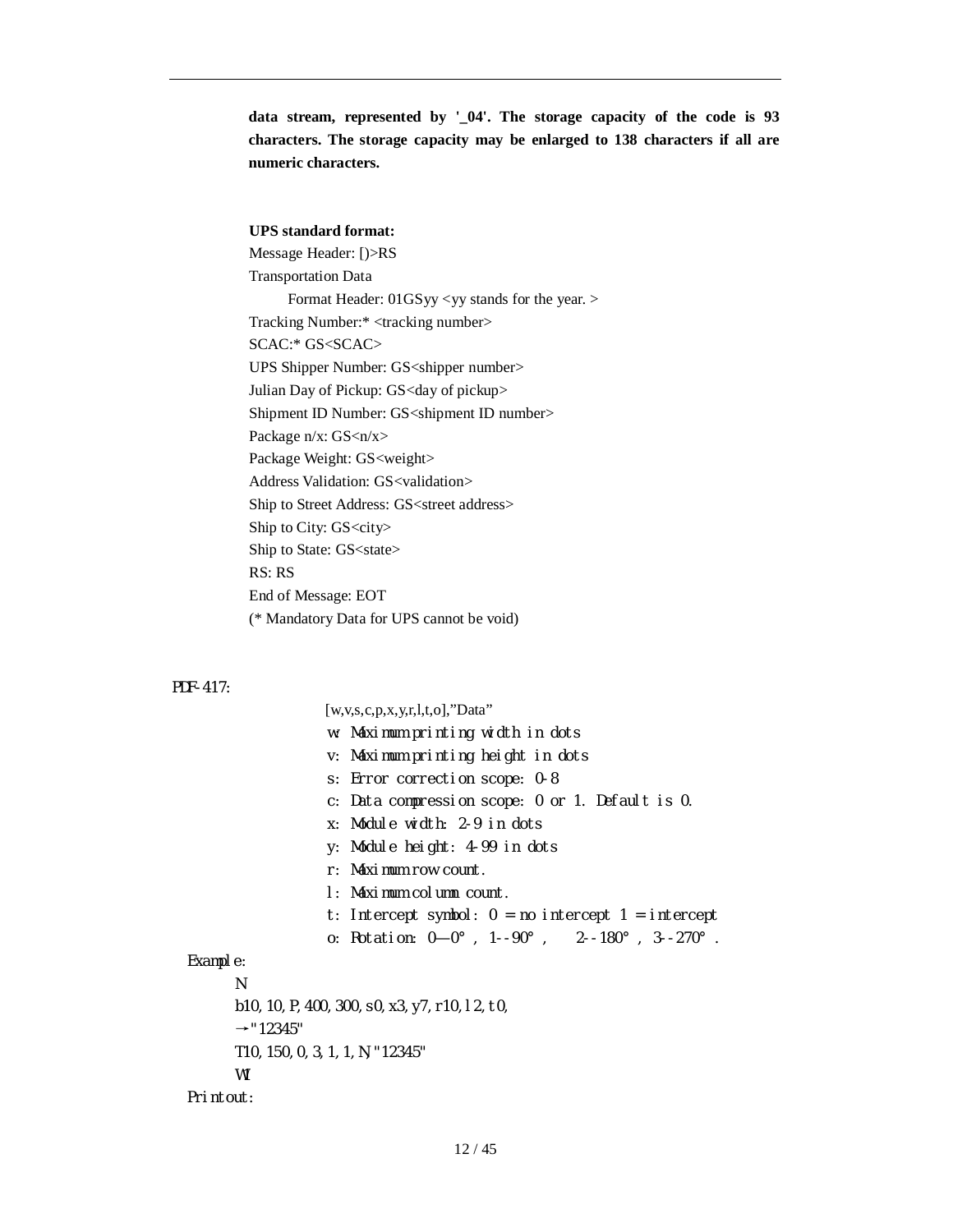## *Datamatrix Ecc200 (Only)* **[w,v,o,m],"Data"**

- w: Maximum printing width in dots
- v: Maximum printing height in dots o: Rotation: 0—0°, 1--90°, 2--180°, 3--270°
- m : set the multiplier values.
	- Value range:  $(1 9)$
	- (1 single, 2 2 times, 3 3 times … )

*QR*

**[w,v,o,r,m,g,s],"data"** w: Maximum printing width in dots v: Maximum printing height in dots o: Rotation: 0—0°,1--90°, 2--180°, 3--270° r: set the multiple values, in dots. Value range:  $(1 - 9)$ (1 - single, 2 - 2 times, 3 - 3 times…) m: selecting the coding mode of QR value range:  $(0 - 4)$ 0. select numbers 1. select numbers and letters 2. select bytes 0~256 3. select Chinese characters 4. select all variables. g: select the correcting ranks 0 is "L" 1 is "M" 2 is "Q1" 3 is "H1" s: select the masking pattern of QR 0-masking pattern 000 3-masking pattern 011 6-masking pattern 110 1- masking pattern 001 4-masking pattern 100 7-masking pattern 111 2- masking pattern 010 5-masking pattern 101 8- automatically select masking pattern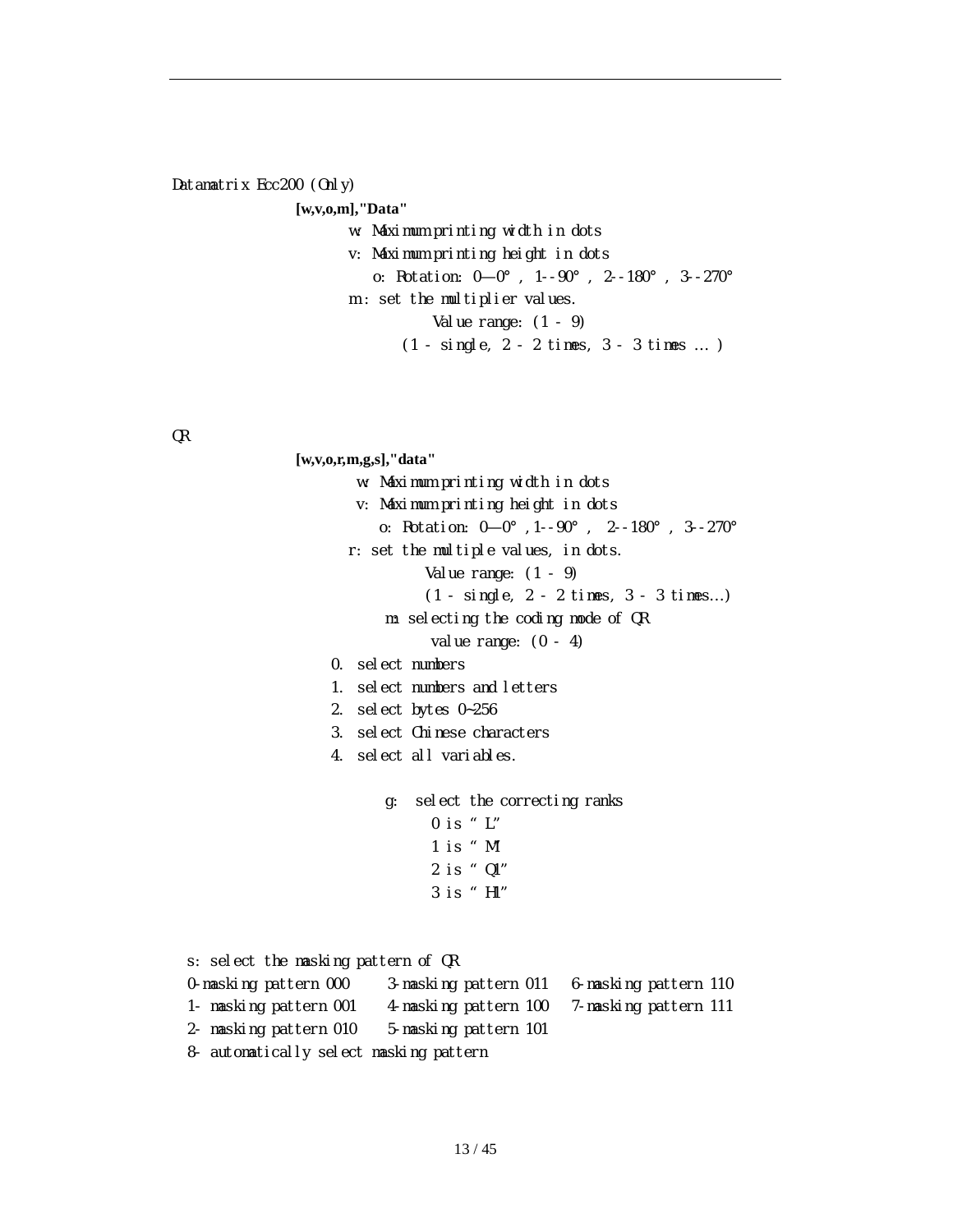#### **C Command: Counter**

Description: This command defines a counter variable.

Syntax: Cp1,p2,p3,p4,"MSG"<CR>

Parameter explanation:

p1: Counter ID. Range: 0-9

p2: Maximum number of digits for the counter. Range: 1—40.

p3: Field justification: L-left, R-right, C-center, N-none

p4: The is the step value of counter.  $" +"$  or  $" -"$  sign followed by a single

digit of  $1 - 9$ , then followed by a change symbol (i.e.  $D -$  decimal base,

B - binary system, O - octonary number system, H - hexadecimal system)

X - user defined pattern, to a maximum of 64 characters.

Step values:

 $*$  +1" = Increases each time by 1, according to Decimal base computation. Example: 1234, 1235, 1236, ….

 $*$  +3D" = Increases each time by 3, according to Decimal base computation. Example: 1234, 1237, 1240, ….

- " $-1B''$  = Decreases each time by 1, according to Binary computation. Example: 1111, 1110, 1101,….
	- "-4O= Decreases each time by 4, according to Octonary number system computation. Example: 1234,1230,1224, ….
	- "-6H"= Decreases each time by 1, according to hexadecimal base computation. Example: 1234,122E,1228,….
	- $*$  +3X" = Increase each time by 3, according to a user-defined pattern. Example: Suppose we create a numeric sequence such as TE2DOKLU046MNY37. To increment by 1, we would simply have T, E, 2, D, O, etc. To increment by 2, we would have T, 2, O, L, 0, etc. (every other number in the sequence).
		- In this example, the increment value is set at 3, so every third value in the sequence is used. Therefore, if we begin with a number such as T062, then the next number in the sequence would be T06K (since K is three places away from 2 in the sequence). Continuing this pattern, the next number would be T060, followed by T06M, T063, T0ME, T0MO, etc
	- "MSG": Displays a text string on the printers LCD display or KDU Display.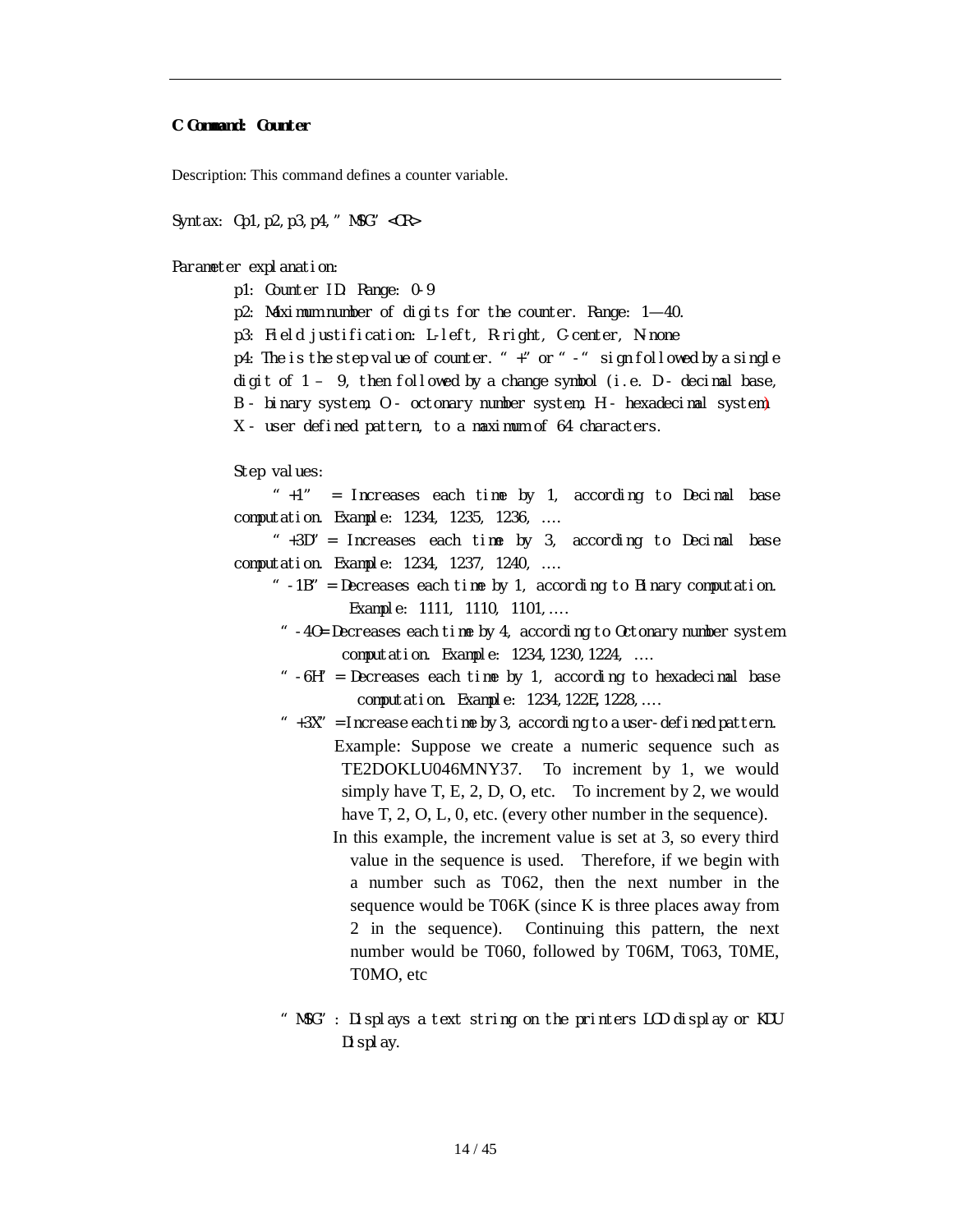Example: N FK"TEST" FS"TEST" C0,6,N,+1,"Enter Code:" T100,100,0,4,1,1,N,"Label: " T300,100,0,4,1,1,N,C0 FE

The above command will store a form named "TEST" to the printer. If the following command is sent to printer, it will printout:

FR"TEST" ? 1000 W2 Printout:

> Label: 1000

> 1001 Label: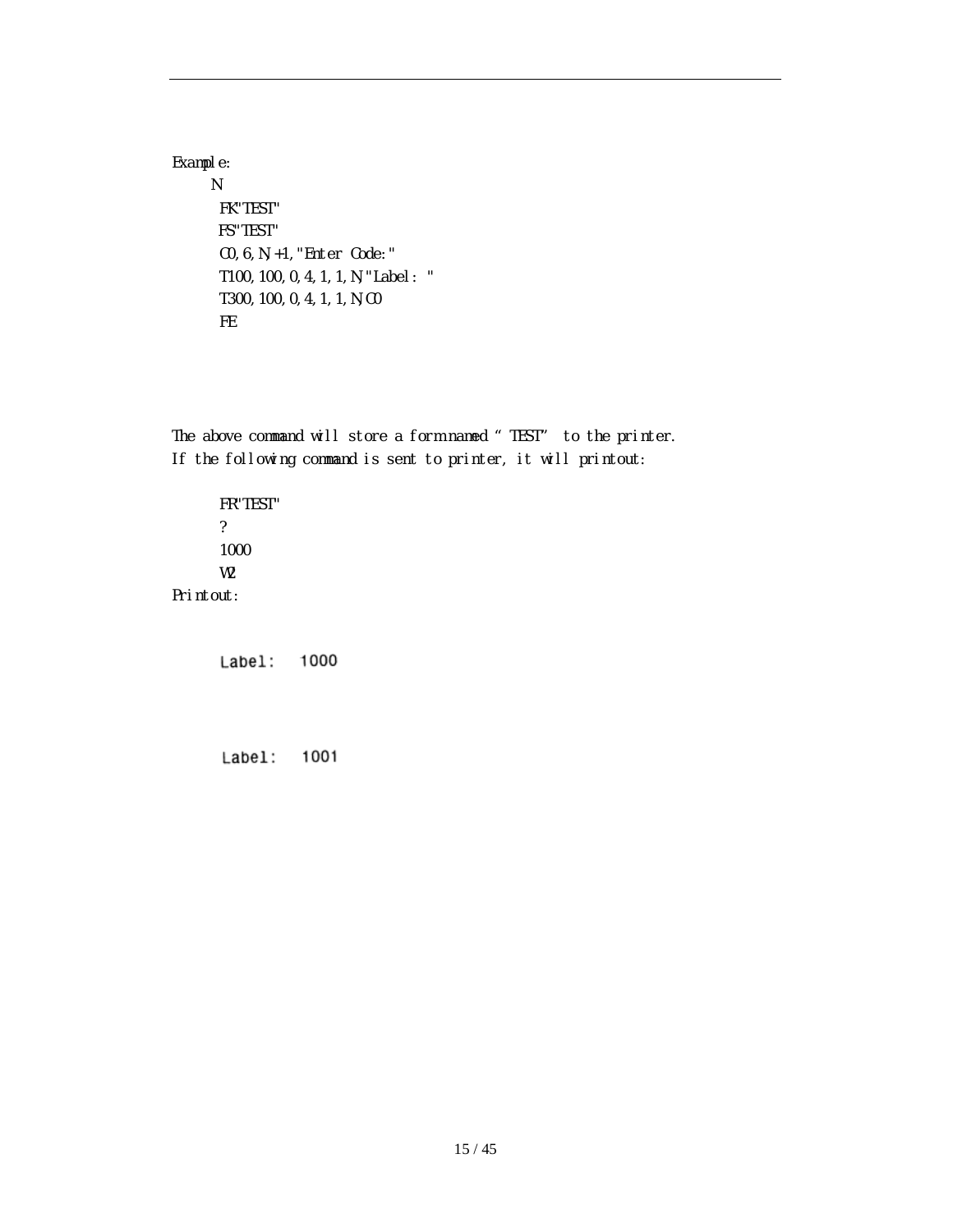**H Command: Print Darkness**

Description: Use this command to control the print darkness. This value does not represent the temperature of the TPH. It is a relative value. The lightest print darkness is achieved with a value of 0 and the greatest print darkness is achieved with a value of 20.

Syntax: Dp1<CR>

Parameter explanation:

p1: value range: 0-20, default is 8.

Example:

N H10 T100,100,0,3,1,1,N,"DARKNESS=10" W1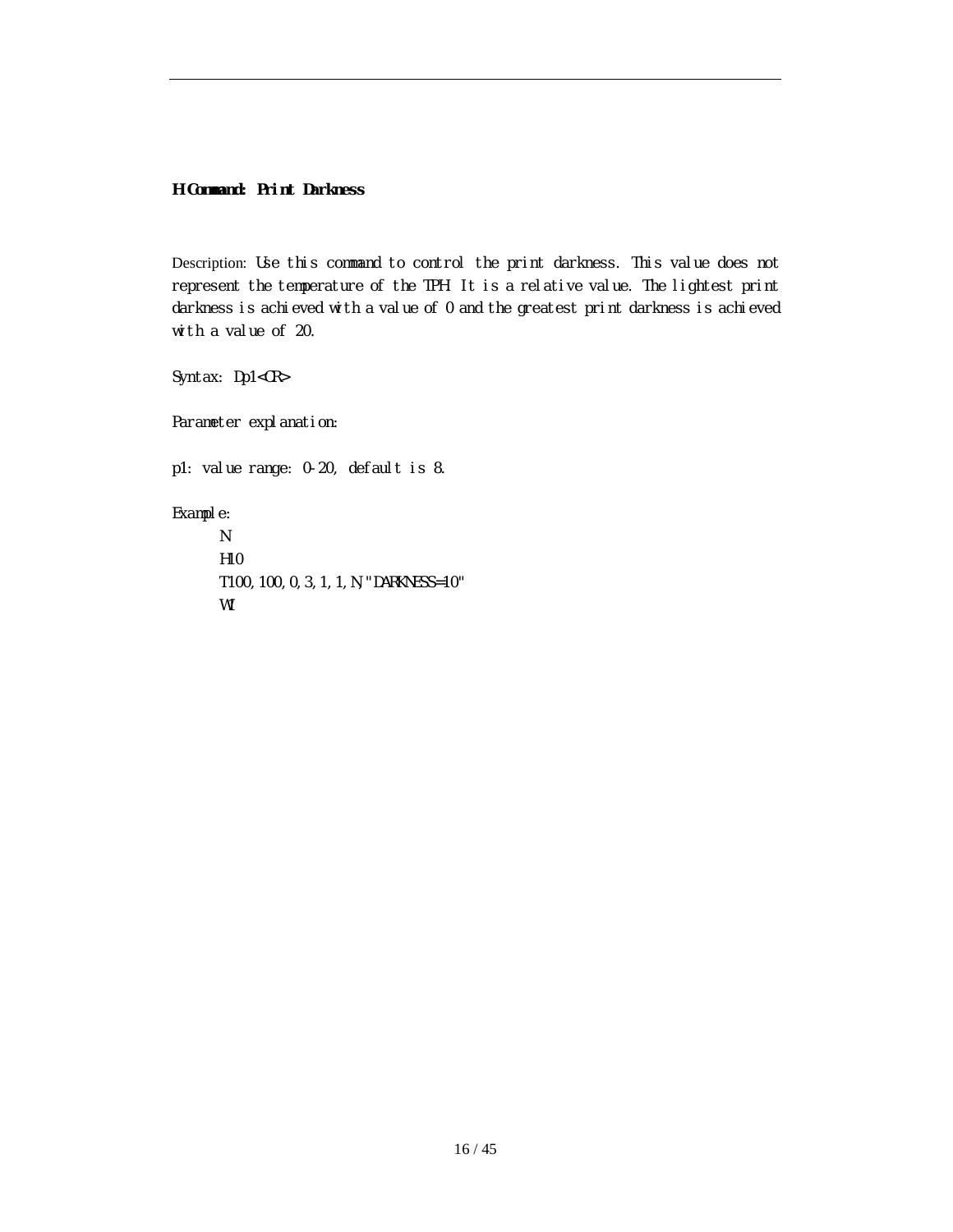#### **EI Command: Print a detailed soft font list**

G

Description: This command will cause the printer to print a list of all soft fonts that are stored in memory.

```
Syntax: EI<CR>
Example:
     EI
Printout:
If the printer has not stored any soft fonts, it will print:
        SOFT FONT INFORMATION:
        NO SOFT FONT STORED!
        Soft Font Information:
        No Soft Font Stored
If the printer has stored soft fonts with ID C, D, E, F, G respectively, with C and
D stored in RAM and E, F, and G stored in Flash memory, it will print:
        SOFT FONT INFORMATION:
        5 SOFT FONT STORED!
        RAM:
        C
        D
        FLASH:
        E
        F
        GSoft Font Information:
          с
          D
          Ε
          F
```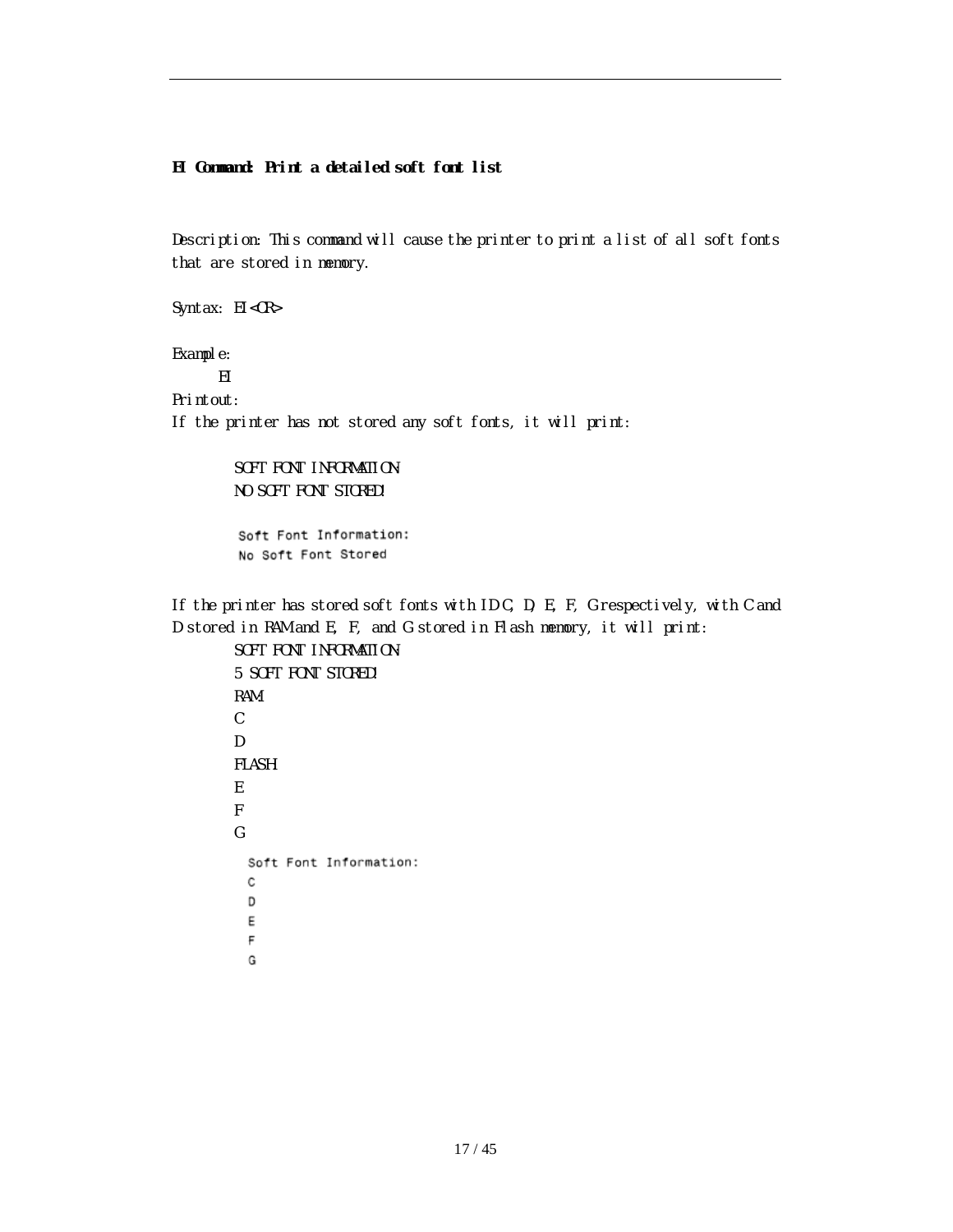#### **EK Command: Deletes soft fonts**

Description: This command is used to remove one or all, soft fonts stored in RAM and/or Flash memory.

Syntax:

EK" ID" <CR>

EK"  $*$ " <CR>

Parameter explanation:

ID: Soft font ID, values from A-Z.

Note: Using the " \*" parameter will remove all soft fonts from RAM or Flash memory.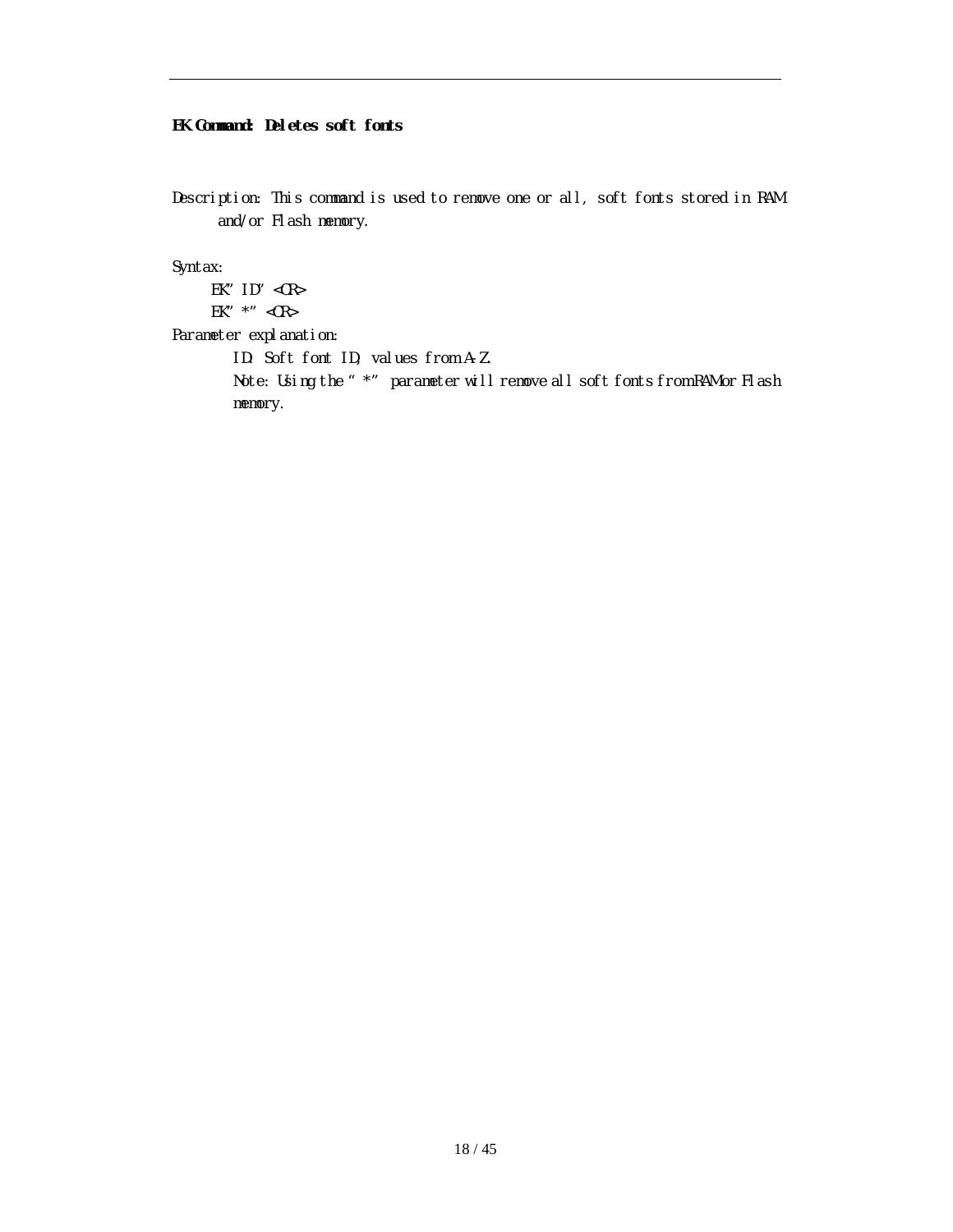**ES Command: Download soft fonts to printers RAM or Flash memory.**

Description: This command is used to download soft fonts to the printers RAM or Flash

memory.

Syntax:

ES"ID p1, p2, <font format 0><font data 0>…<font format N-1><font data N-1>

Parameter explanation:

ID: One upper case letter from A to Z.

p1: Number of characters to be downloaded.

p2: Font height

Basic soft font format:

| Font form 0   |  |
|---------------|--|
| Character 0   |  |
|               |  |
| Font form N-1 |  |
| Character N-1 |  |

<font format N> :

"Nth character" data format:

| Byte $0, 1$ | Expressed as a hexadecimal number.       |  |  |
|-------------|------------------------------------------|--|--|
|             | For ASCII characters, the high byte is   |  |  |
|             | 0x00 and the low byte is the ASCII code; |  |  |
|             | For Chinese characters use GB code       |  |  |
|             |                                          |  |  |
| Byte 2      | Character overall width; equal to the    |  |  |
|             | character actual width + character gap.  |  |  |
|             | Value: 0x00-0xFF pixels.                 |  |  |
| Byte 3      | Character actual width.                  |  |  |
|             | Value: 0x00-0xFF in bytes.               |  |  |

<Font data N>:

"Nth character" data format:

| Byte 0 | Character image data. The length is byte |  |
|--------|------------------------------------------|--|
|        | $3*p2$                                   |  |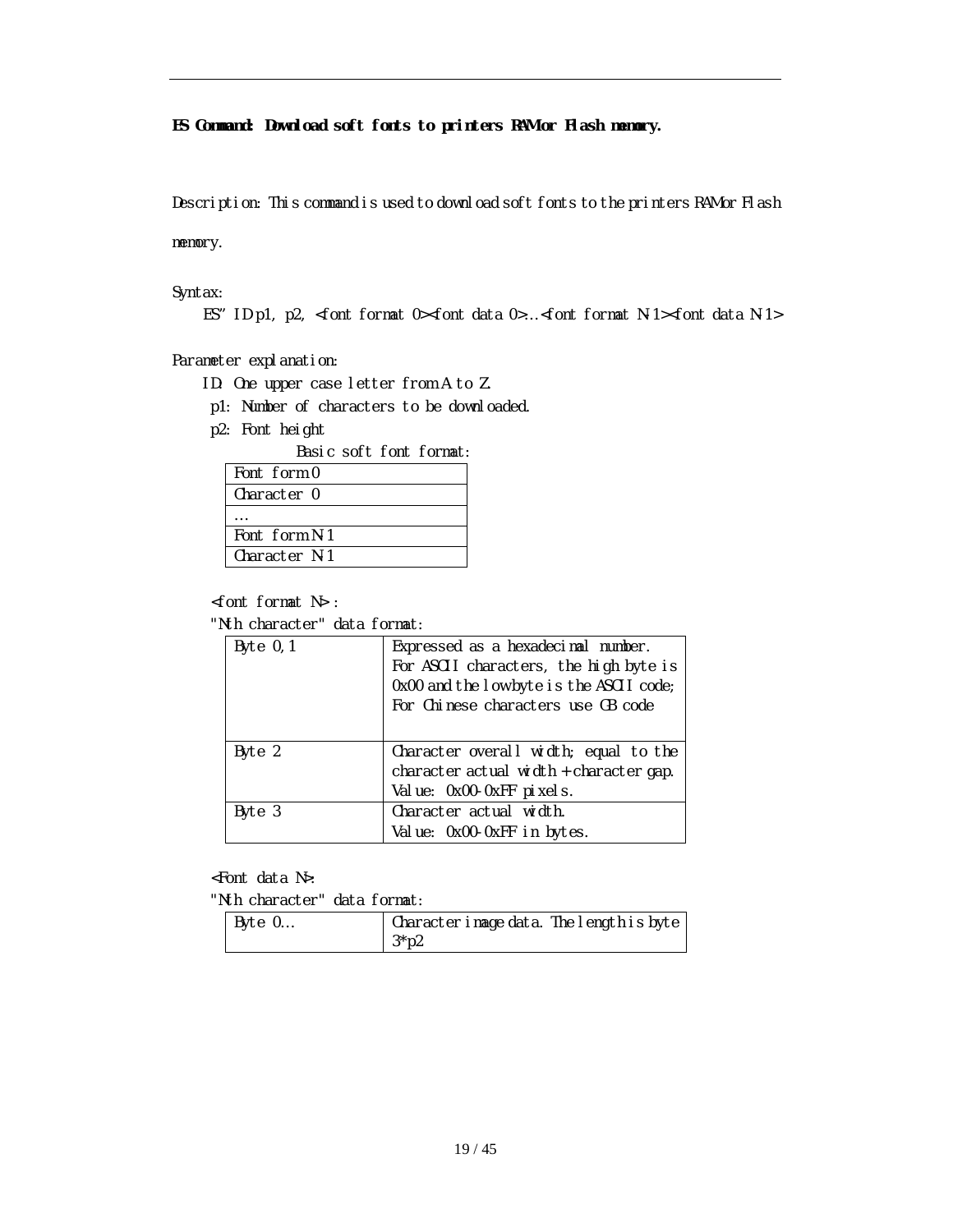Example:



| Parameter | Data | Hexadecimal |
|-----------|------|-------------|
| Byte 2    | 16   | 10          |
| Byte 3    | 14   |             |
|           | 16   |             |

### **FE Command: Ends form store**

Description: This command is used to end a form store sequence, started by the "FS" command.

Syntax: FE<CR>

Example:

FS" FORMA" … FE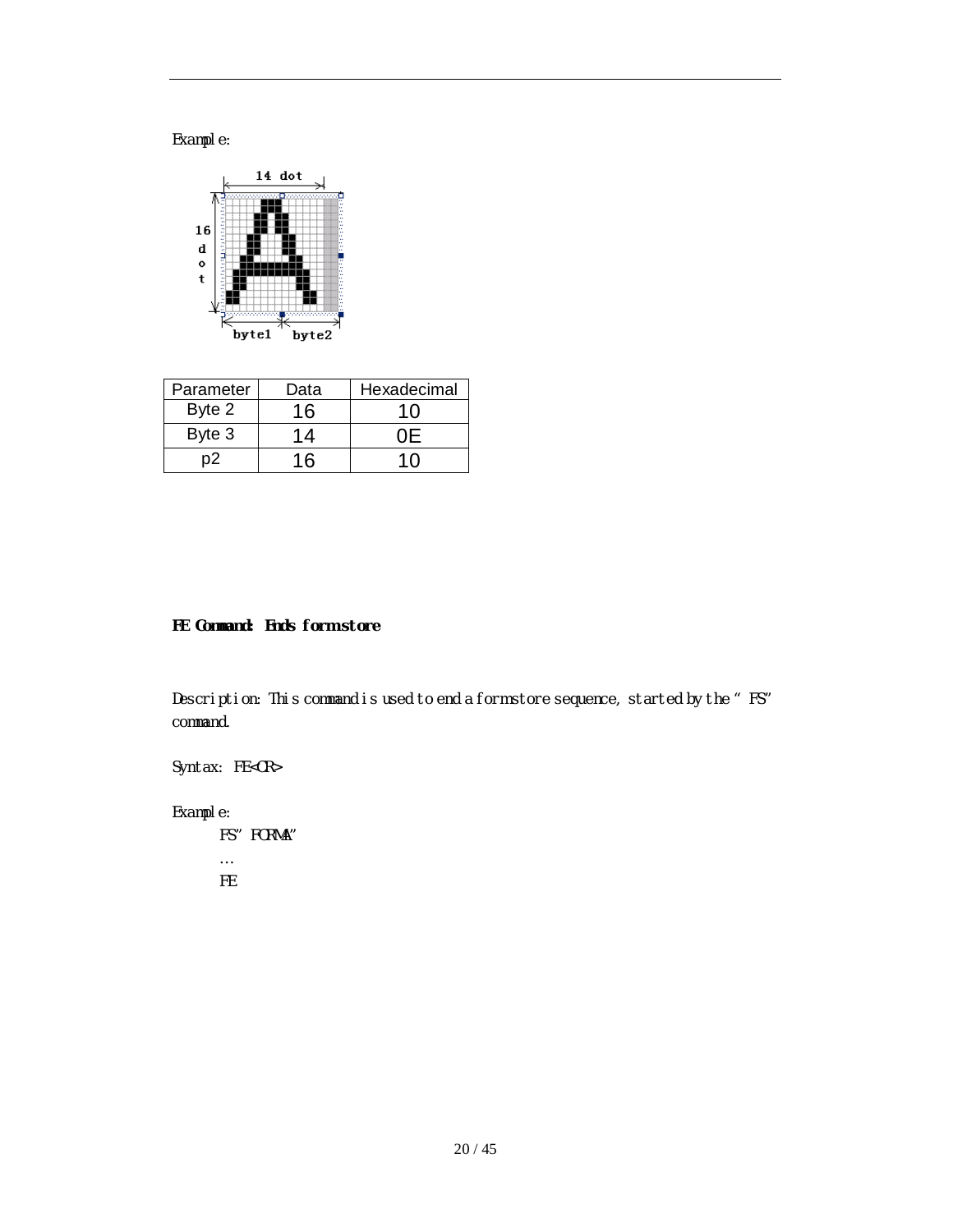#### **FI Command: Print form list**

Description: This command prints a list of forms currently downloaded to the printer's Flash memory or RAM from the host.

Syntax: FI<CR>

Example: FI Printout: If the printer has not stored any forms, it will print:

> FORM INFORMATION: NO FORM STORED!

Form Information: No Form Stored

If the printer has stored forms with names FORMA, FORMB and FORMC. FORMA is stored in RAM and FORMB and FORMC are stored in Flash memory. It will print:

FORM INFORMATION: 3 SOFT FONT STORED! RAM: FORMA FLASH: FORMB FORMC

Form Information: FORMA FORMB FORMC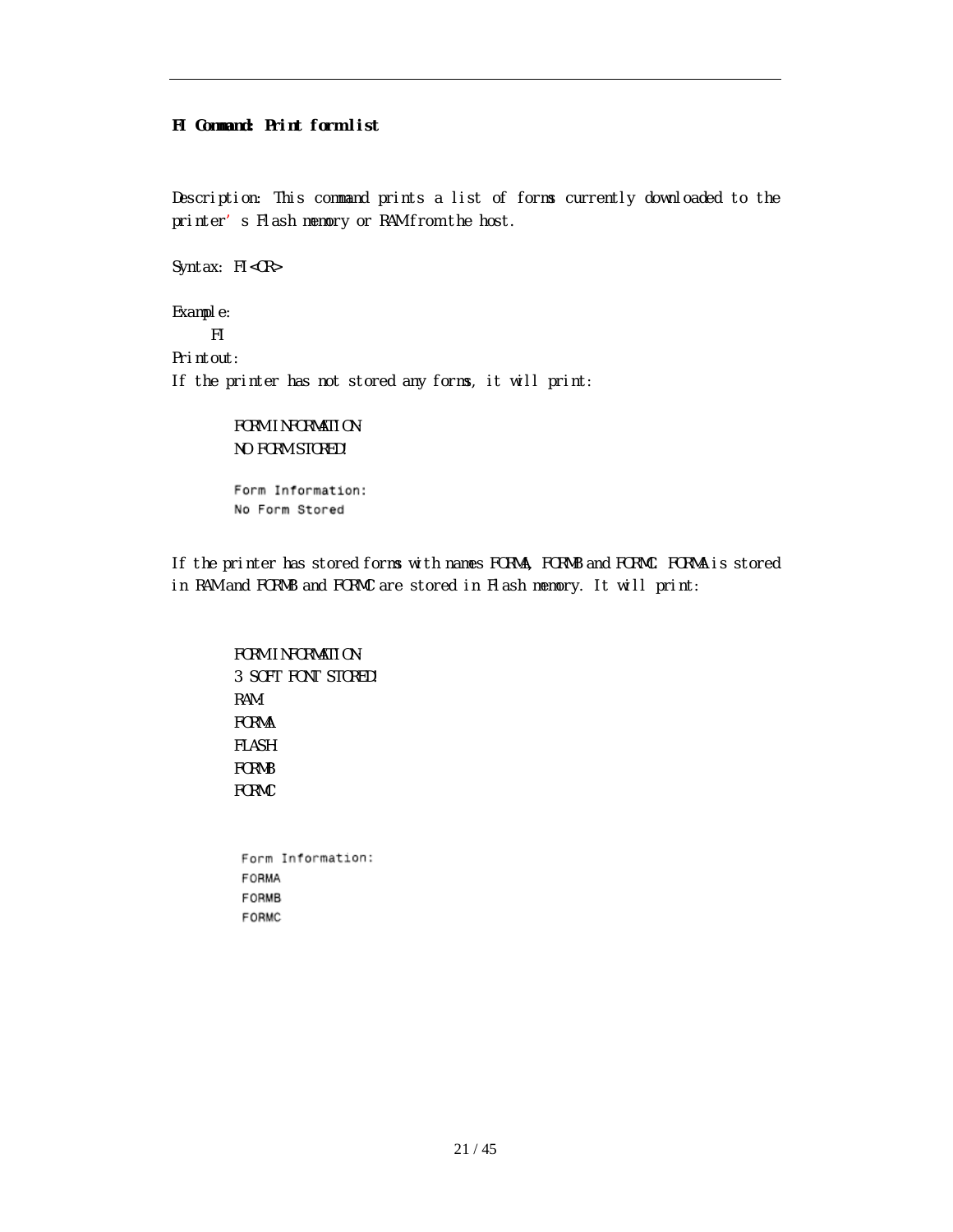#### **FK Command: Delete form**

Description: This command causes the printer to delete forms currently stored in the printer's Flash memory or RAM.

Syntax: FK" FORMNAME" <CR> FK"  $*$ " <CR>

Parameter explanation:

FORMNAME: Will delete soft form name with a maximum of 16 characters. Note: Using the "\*" parameter will remove all forms from RAM or Flash memory.

#### **FR Command: Execute form**

Description: This command is used to retrieve and execute a stored form.

Syntax: FR" FORMNAME" <CR>

Parameter explanation:

FORMNAME: Form name to be retrieved, up to a maximum of 16 characters Example:

| FK" FRMA"                               | delete form FRMA          |
|-----------------------------------------|---------------------------|
| FS" FRMA"                               | downloads new form FRMA   |
| T50, 30, 0, 4, 1, 1, N, "THIS IS FRMA." |                           |
| -FF                                     | concludes a form download |
| FR" FRMA"                               | retrieves form            |
| W1                                      |                           |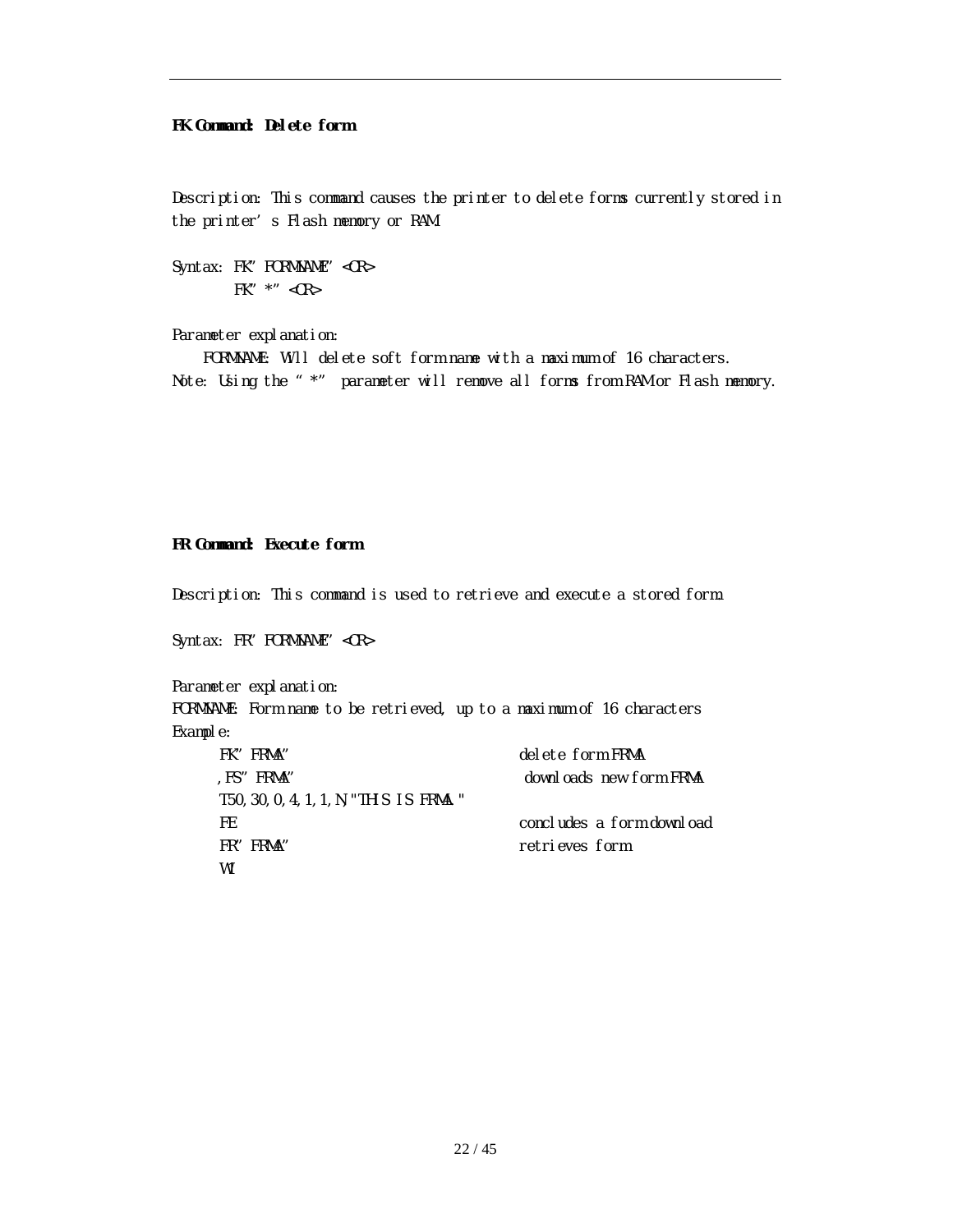#### **FS Command: Download form to printer**

Description: This command begins a form download until the FE command is received. If the "ZS" command is used, the form will be downloaded to Flash memory. If the ZN command is used, the form will be downloaded to RAM.

Syntax: FS" FORMNAME" <CR>

Parameter explanation: FORMNAME: user-defined form name with a maximum of 16 characters.

#### **GG Command: Print Graphics**

Description: This command is used to print graphics previously downloaded and stored on the printer's RAM or Flash memory.

```
Syntax: GGp1, p2, " GNAME" <CR>
Parameter explanation:
      p1: Horizontal start position(X) in dots.
      p2: Vertical start position(Y) in dots.
      GNAME: graphic name with a maximum of 16 characters; or variable name (variable
      Data: V00-V99).
Example:
      N
```
GG100,50,"PCXGRAPH" W1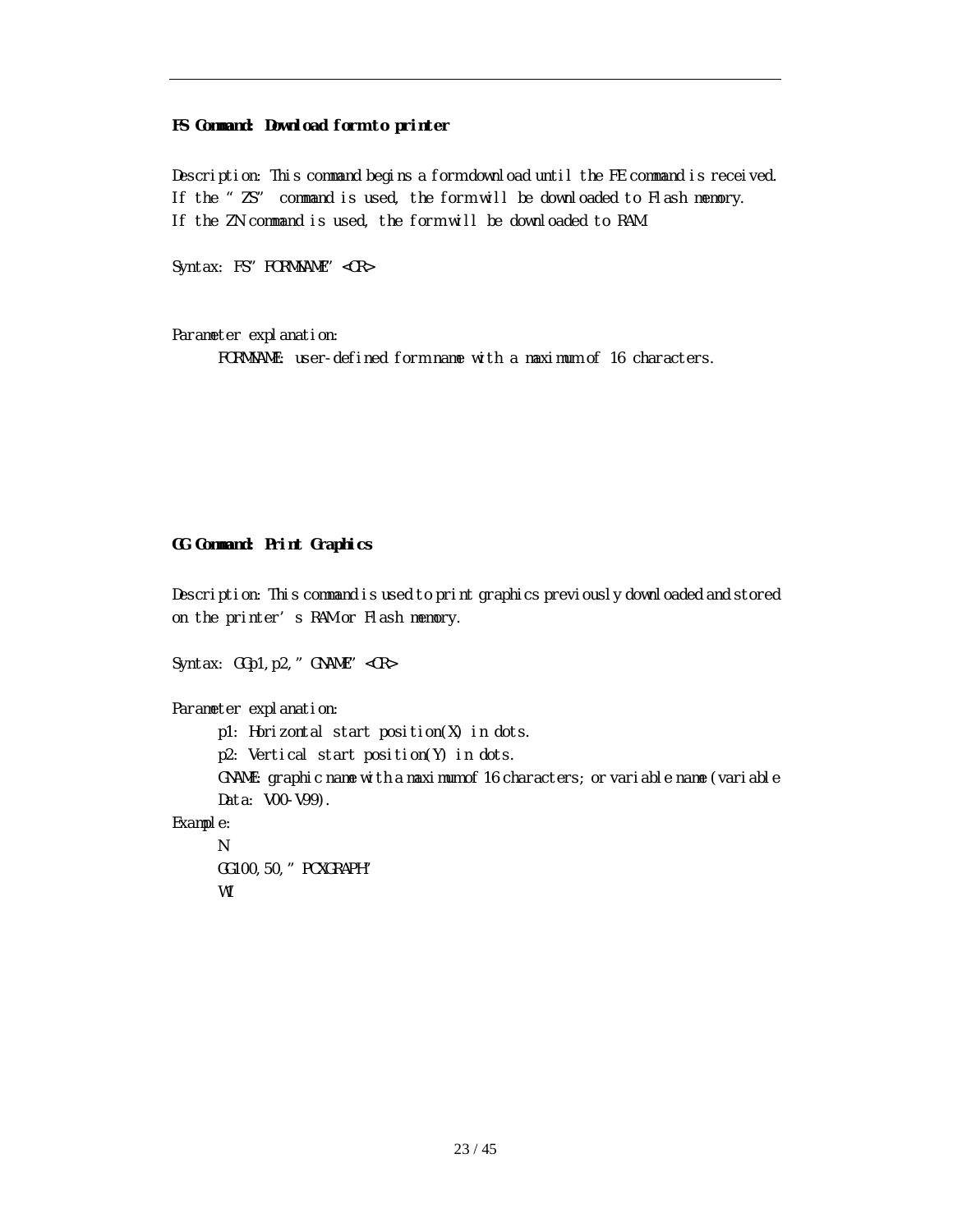#### **GI Command: Print graphic information**

Description: This command prints a list of all graphics stored in RAM or Flash memory.

Syntax: GI<CR> Example: GI

Printout:

If the printer has not stored any graphics, it will print: GRAPHICS INFORMATION: NO GRAPHICS STORED!

> Graphics Information: No Graphics Stored.

If the printer has stored graphics with name GRAPHA and GRAPHB, and GRAPHA is stored in RAM and GRAPHB is stored in Flash memory, the following will be displayed:

GRAPHICS INFORMATION: 2 GRAPHICS STORED! RAM: GRAPHA FLASH: GRAPHB

Graphics Information: GRAPHA GRAPHB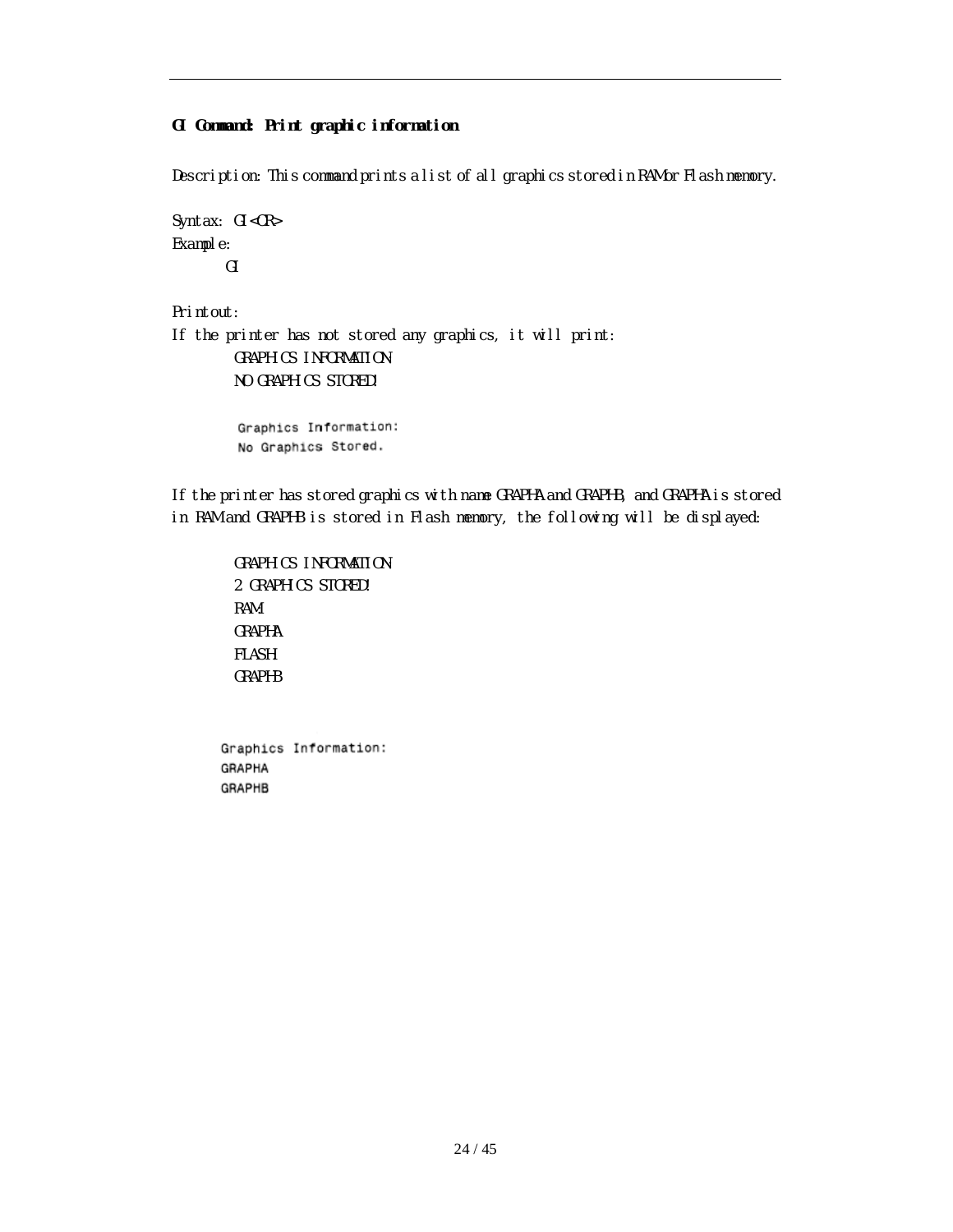#### **GK Command: Delete Graphic**

Description: This command deletes graphics currently stored in Flash memory or RAM.

Syntax:

GK" GNAME" <CR>  $GK''$  \*" <CR>

Parameter explanation:

GNAME: Graphic name; up to a maximum of 16 characters Note: Using the " \*" parameter will remove all graphics from RAM and Flash memory.

#### **GM Command: Download graphics to printer**

Description: This command is used to download and store graphics information to the Flash memory or RAM.

Syntax:

GM" GNAME" p1<CR> PCX file

Parameter explanation:

GNAME: Defines graphic name to be stored, up to a maximum of 16 characters. p1: PCX graphics file size(decimal) in bytes PCX file: a PCX format graphic

Example:

```
GK" PCXA"
GM"PCXA"3858
…[PCX file for PCXA graphics]…
N
T30,30,0,4,1,1,R,"PCXA..."
GG30,100,"PCXA"
W1
GK"*"
```
Printout:

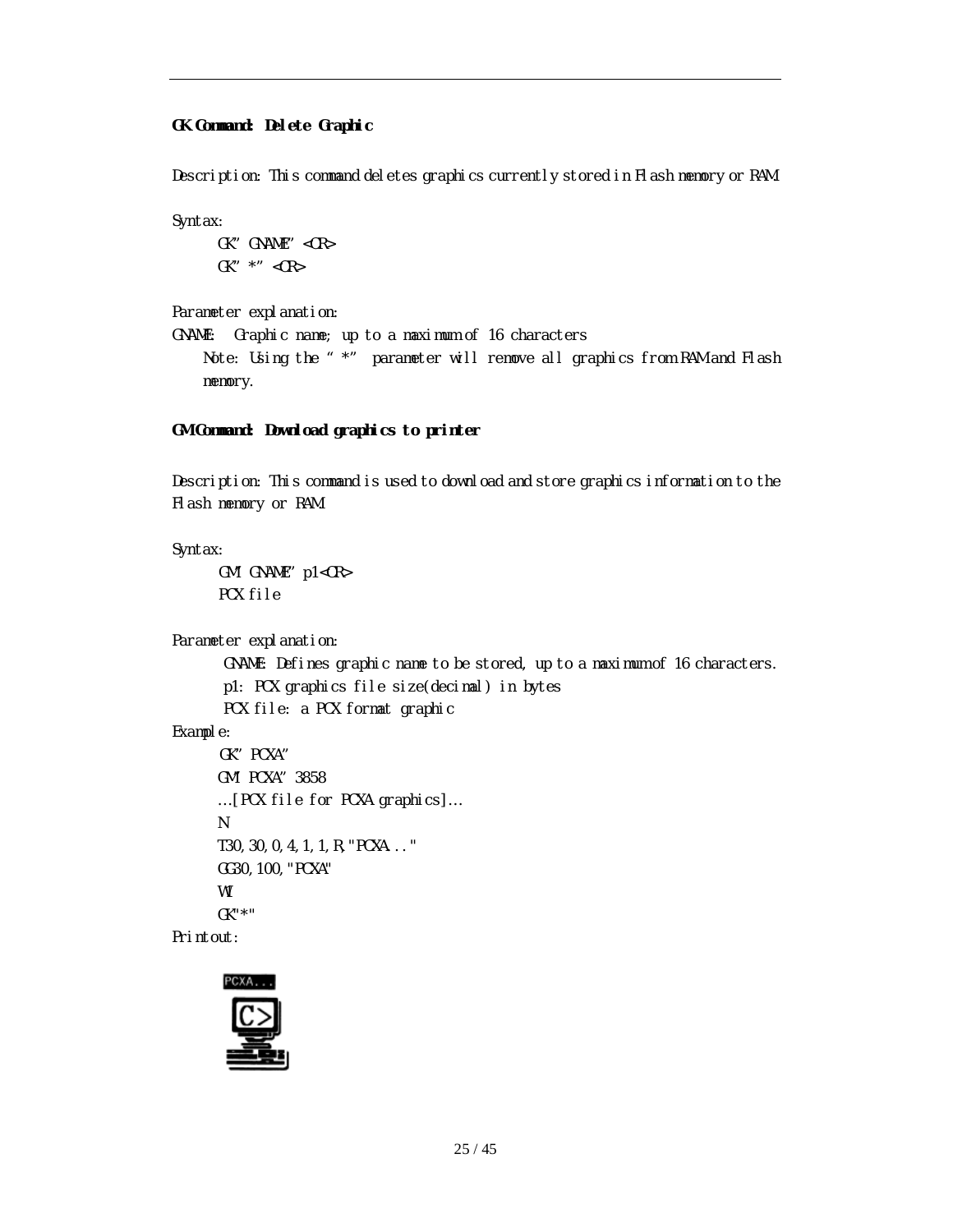#### **GW Command: Print binary graphics**

Description: Graphics are sent row by row without compression; each bit represents a dot; a value of "0" prints a dot; a value of "1" does not print a dot. Syntax: GWp1,p2,p3,p4[…raster data…]<CR>

Parameter explanation:

p1: Horizontal start position (X), in dots.

p2: Vertical start position (Y), in dots.

p3: Width of graphic in bytes (1Byte=8bits).(byte count in width of a row)???

p4: Height of graphic, in dots.

p5 ([…raster data…]): Binary graphic data; data size = p3 X p4(Bytes)

#### **I Command: Character set selection**

Description: This command is used to select the character set; the default character set is Code page 437(English).

Syntax: Ip1,p2,p3<CR>

Parameter explanation:

- p1: number of data bits; 8 for 8-bit data and 7 for 7-bit data.
- p2: Character set
- p3: KDU country code.

| 8-bit data     | Character set             | 7-bit data | Character set     |
|----------------|---------------------------|------------|-------------------|
| $(p1=8)$       | (Code page)               | $(p1=7)$   |                   |
| $\Omega$       | English $(437)$           | 0          | USASCI I          |
|                | Latin 1 (850)             |            | British           |
| $\mathfrak{D}$ | Sl avic (852)             | 2          | German            |
| 3              | Portugal (860)            | 3          | French            |
| 4              | Canadi an/French<br>(863) | 4          | Danish            |
| 5              | Nordic (865)              | 5          | Italian           |
|                |                           | 6          | Spani sh          |
|                |                           |            | Swedish           |
|                |                           | 8          | Swi <sub>ss</sub> |

Example:

N I7,5,001 T50,30,0,3,1,1,N,"£100" W1 This example will use the 7-bit, Italian character set

Printout:

£100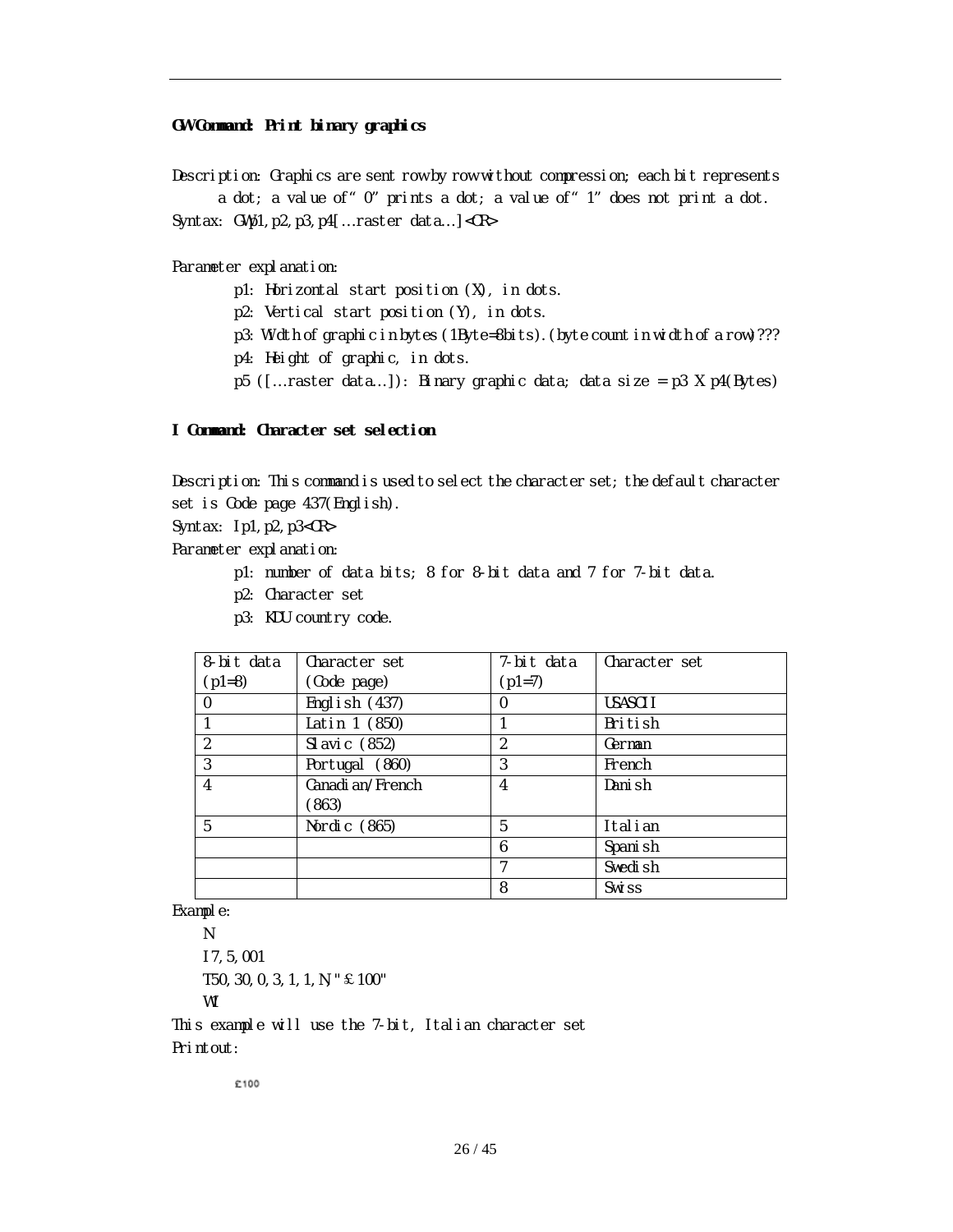#### **JB/JF Command: Disable/Enable back feed**

Description: This command is used to adjust the stop position of the label. The back feed setting is disabled as the factory default.

Syntax: JB<CR>  $JF[p1]$ 

Parameter explanation:

p1: Feed distance, using dots.

Example:

JF14

#### **LE Command: Line draw by exclusive OR operation**

Description: This command draws a line using an exclusive OR operation.

Syntax: LEp1, p2, p3, p4<CR> Parameter explanation: p1: Horizontal (X) start position in dots. p2: Vertical (Y) start position in dots. p3: Horizontal length in dots. p4: Vertical height in dots. Example: N LE50,30,100,10 LE100,20,5,110 W1 Printout: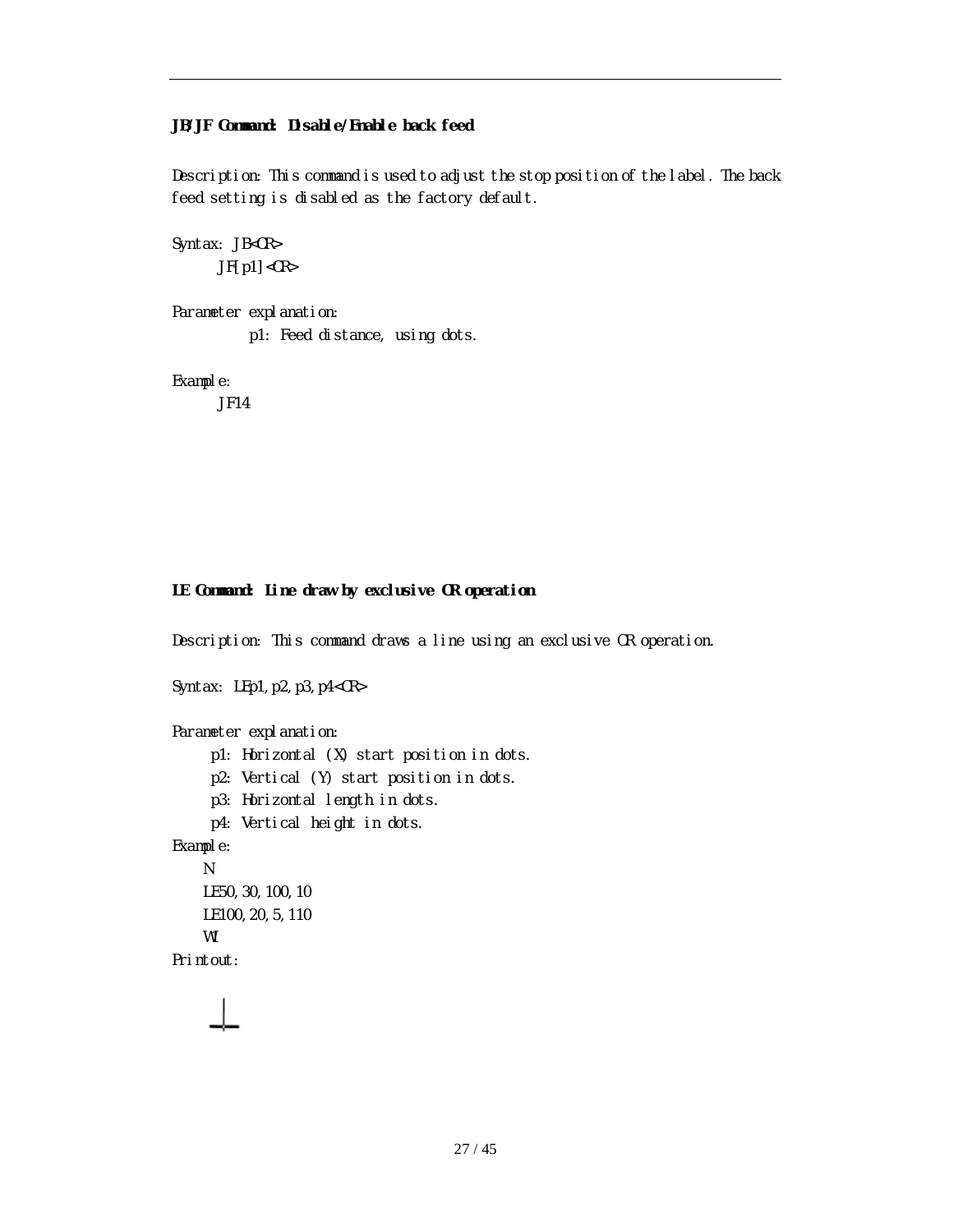#### **LO Command: Line draw by OR operation**

Description: This command draws a line using an OR operation.

Syntax: L0p1, p2, p3, p4<CR> Parameter explanation: p1: Horizontal (X) start position in dots. p2: Vertical (Y) start position in dots. p3: Horizontal length in dots. p4: Vertical height in dots. Example: N LO50,30,100,10 LO100,20,5,110 W1 Printout:

#### **LS Command: Line draw diagonal**

Description: This command is used to draw diagonal black lines, overwriting previous information.

Syntax: LSp1, p2, p3, p4, p5<CR>

Parameter explanation:

- p1: Horizontal (X) start position in dots.
- p2: Vertical (Y) start position in dots.
- p3: Line thickness in dots.
- p4: Horizontal (X) stop position in dots.
- p5: Vertical (Y) stop position in dots.

```
Example:
```
N LS50,30,10,100,80 W1

Printout:

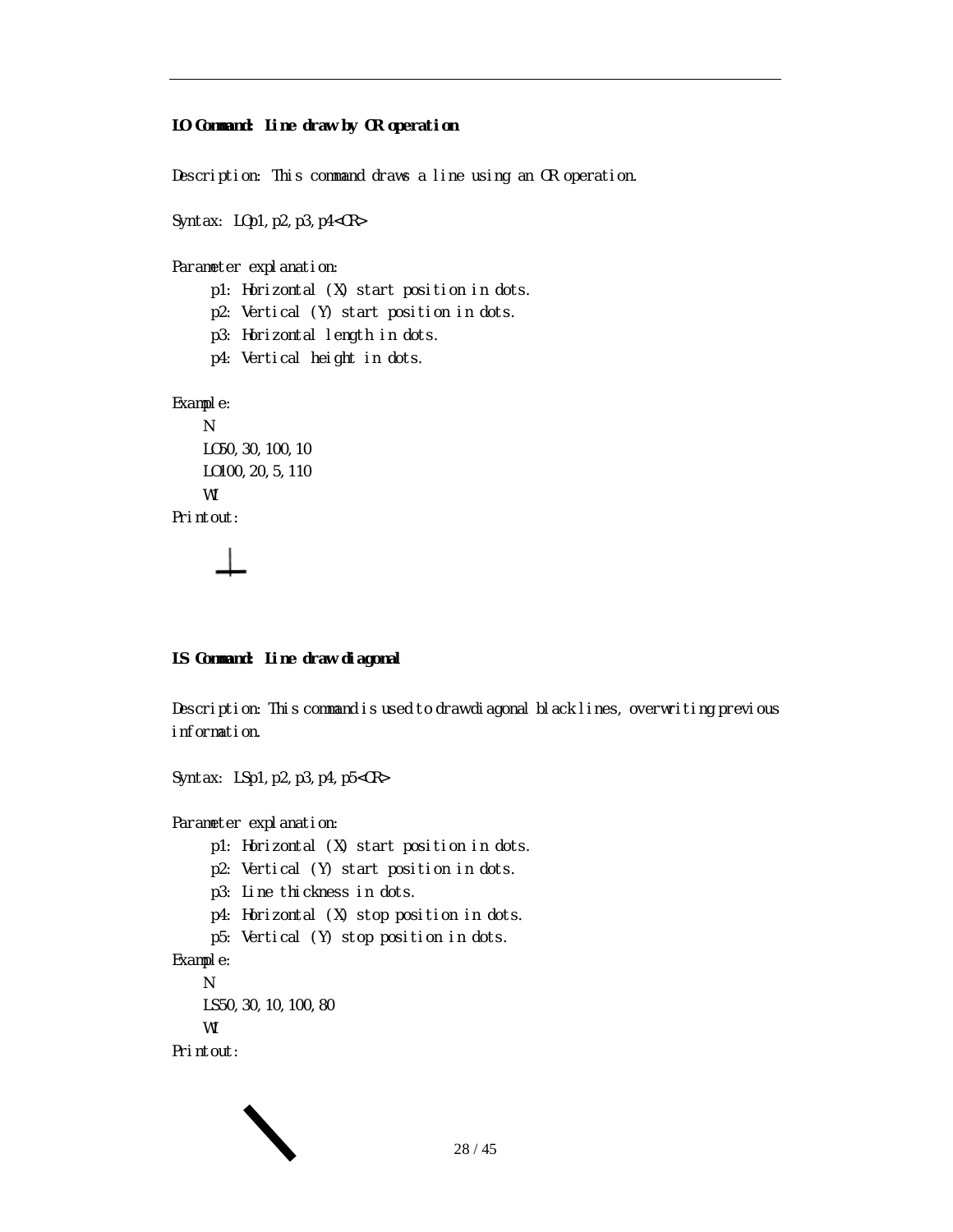#### **LW Command: Line draw white**

Description: This command is used to draw white lines, erasing previous information.

```
Syntax: LWp1, p2, p3, p4<CR>
Parameter explanation:
     p1: Horizontal (X) start position in dots.
     p2: Vertical (Y) start position in dots.
     p3: Horizontal length in dots.
     p4: Vertical height in dots.
Example:
    N
   LE50,30,100,10
   LE50,60,100,10
   LE50,90,100,10
    LE50,120,100,10
   LW100,20,5,110
    W1
Printout:
```
## ≣≣

#### **N Command: Clear image buffer**

Description: Use this command to clear image buffer prior to building new label image.

Syntax: N<CR>

Note: Do not use N command within stored forms.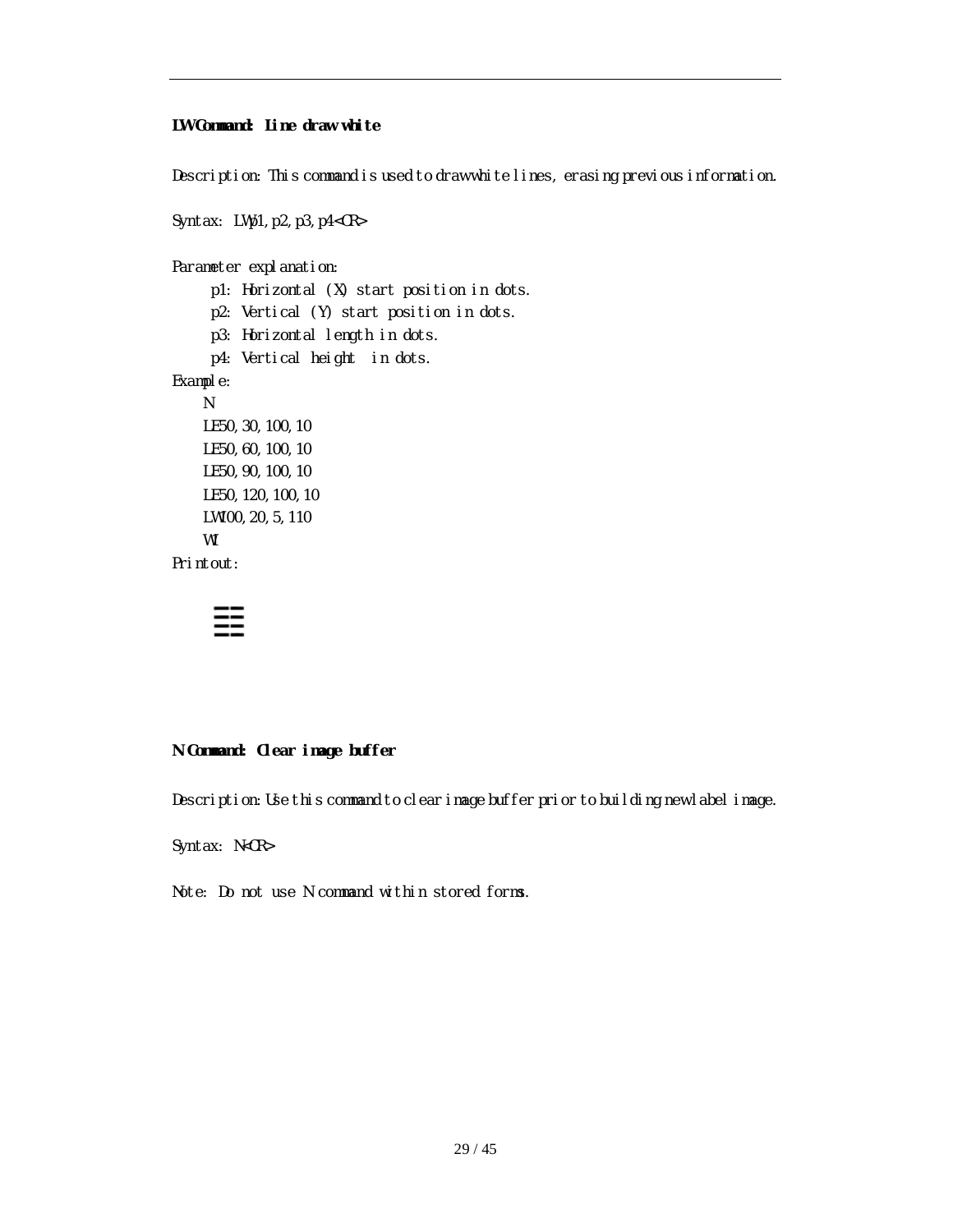#### **O Command: Option select**

Description: This command is used to set various printer options. Options available vary by printer configuration.

Syntax: O[D, P, L, C, N]<CR>

Parameter explanation:

D: Enable direct thermal printing

P: Enable continuous printout.(default)

L: After printing a label the printer will stop, requiring user input to print the next label.

User Input:

1. Press the "feed" button for each label to be printed.

2. Printing will continue automatically after previously printed label is removed (with peeler kit installed)

C: Enable Cutting mode. (Only with cutter kit installed)

N: Enable Peeler mode. (Only with peeler kit installed)

Example:

O<CR>: thermal transfer, without cutter and peeler. OD<CR>: direct thermal, without cutter and peeler. OC<CR>: direct thermal, with cutter installed

Note: 1. Cutter and peeler cannot be installed at the same time.

2. If the printing mode is incorrectly selected, the LED at the front panel will begin blinking. Please refer to the troubleshooting section in User's Manual.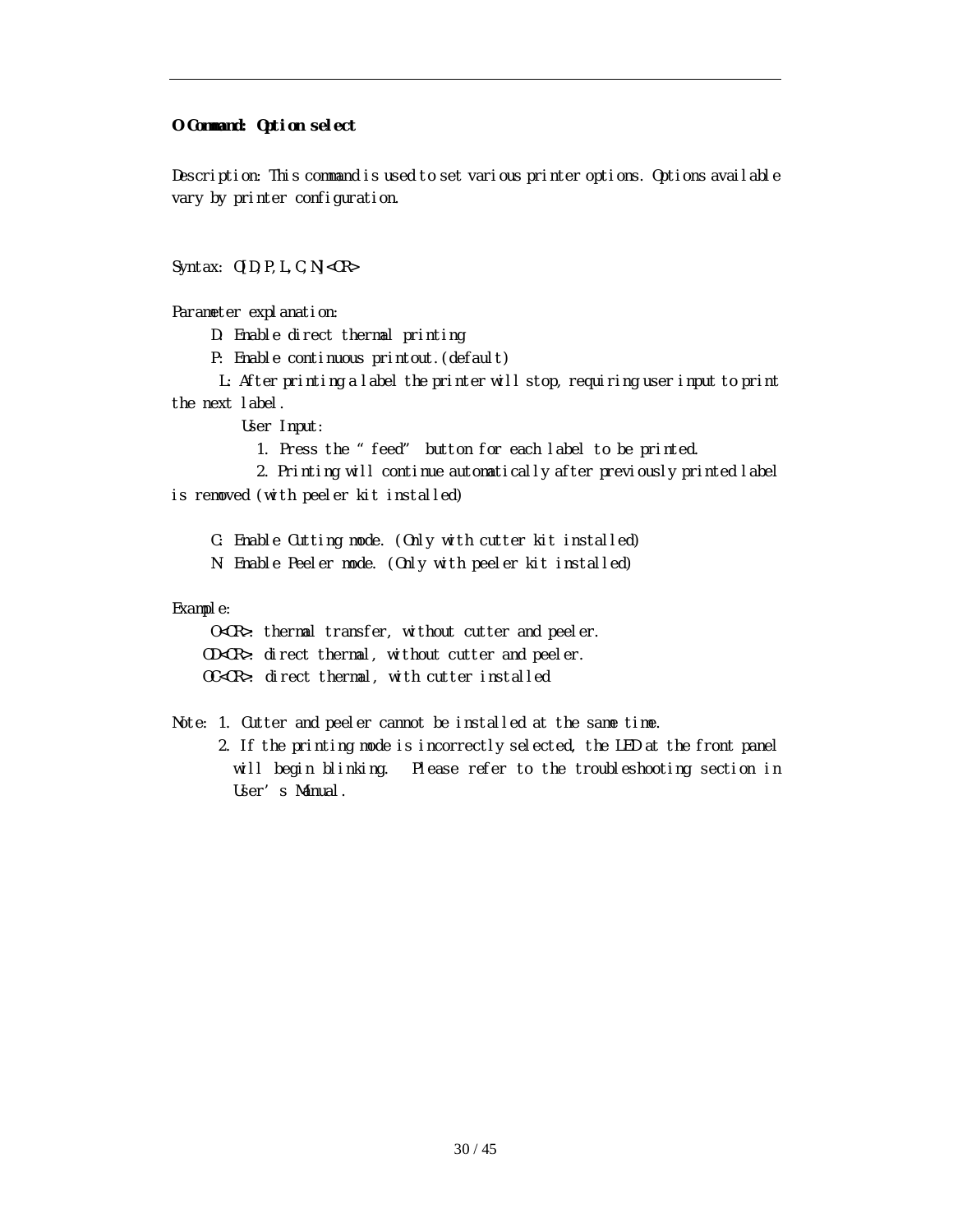#### **W Command: Print Label**

Description: This command is used to output the contents of the image buffer.

Syntax: Wp1[, p2]<CR>

Parameter explanation:

p1: Number of label sets. Range:1-65535.

p2: Number of copies of the same label. Range: 1-65535

Note: The W command cannot be used inside of a stored form sequence. For automatic printing of stored forms, use the WA command.

Example:

FK"TEST" FS"TEST" C0,6,N,+1,"Enter Start No.:" T20,50,0,4,1,1,N,"Label: " T120,50,0,4,1,1,N,C0 FE N Q20,0 FR"TEST" ? 100 W<sub>2</sub>.3

Printout:

Label: 100  $Label: 100$ Label: 100 Label: 101  $Label: 101$ Label: 101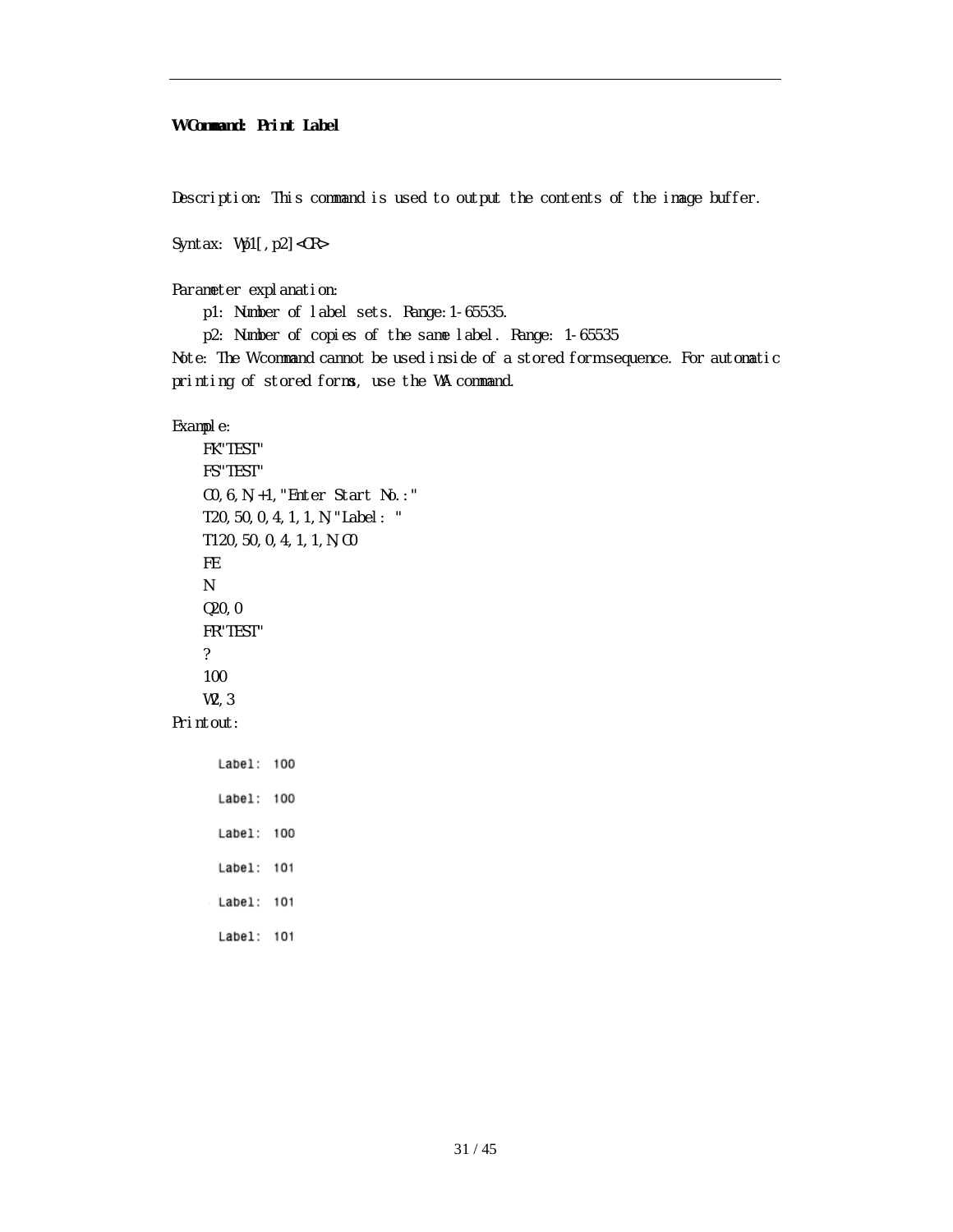#### **WA Command: Print Automatic (only used in form)**

Description: Use this command in a stored form sequence to automatically print the form (as soon as all variable data has been supplied).

Syntax: WAp1[, p2]<CR>

Parameter explanation:

p1: Number of label sets. Range:1-65535. p2: Number of copies of the same label. Range: 1-65535 Example: FK"TEST1" FS"TEST1" C0,6,N,+1,"Enter Start No.:" T20,50,0,4,1,1,N,"Label: " T120,50,0,4,1,1,N,C0 WA2 FE N Q20,0 FR"TEST1" ? 100 Printout: $Label: 100$ 

Label: 101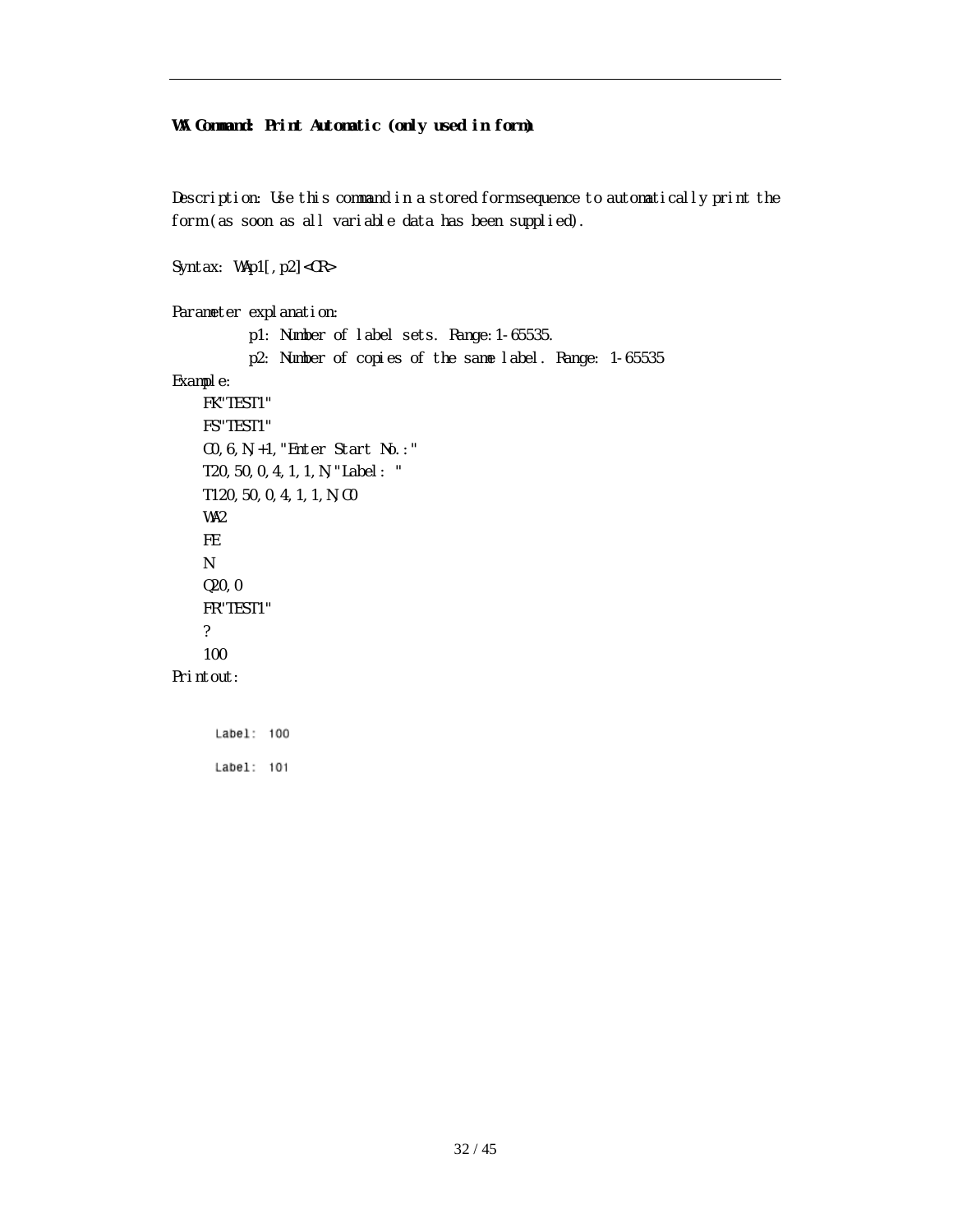#### **Q Command: Set Form and Gap Length/black line/ perforation**

Description: Use this command to set the form and gap length, black line thickness or perforation.

Syntax: Qp1,p2<CR>

Parameter explanation:

- p1: Label length measured in dots. Value range: 0 to 65535 Default: length of media set by AutoSense.
- p2: Gap length or thickness of black line/perforation, in dots. Value range: 16 to 240

The value of p2 is directly related to the mode being used.

Gap mode: By default, set p2 to the gap length. In special cases perforations are used in Gap Mode.

Black Line Mode: Set p2 to the black line thickness in dots.

Continuous Media Mode: Set p2 to 0 (zero); The transmissive (gap) sensor will be used to detect the end of media.

Example:

1. Common Gap mode:



If:

p1 = 20.0 mm (160 dots at 200dpi) p2 = 3.0mm (24 dots at 200dpi)

The Q command should be: Q160,24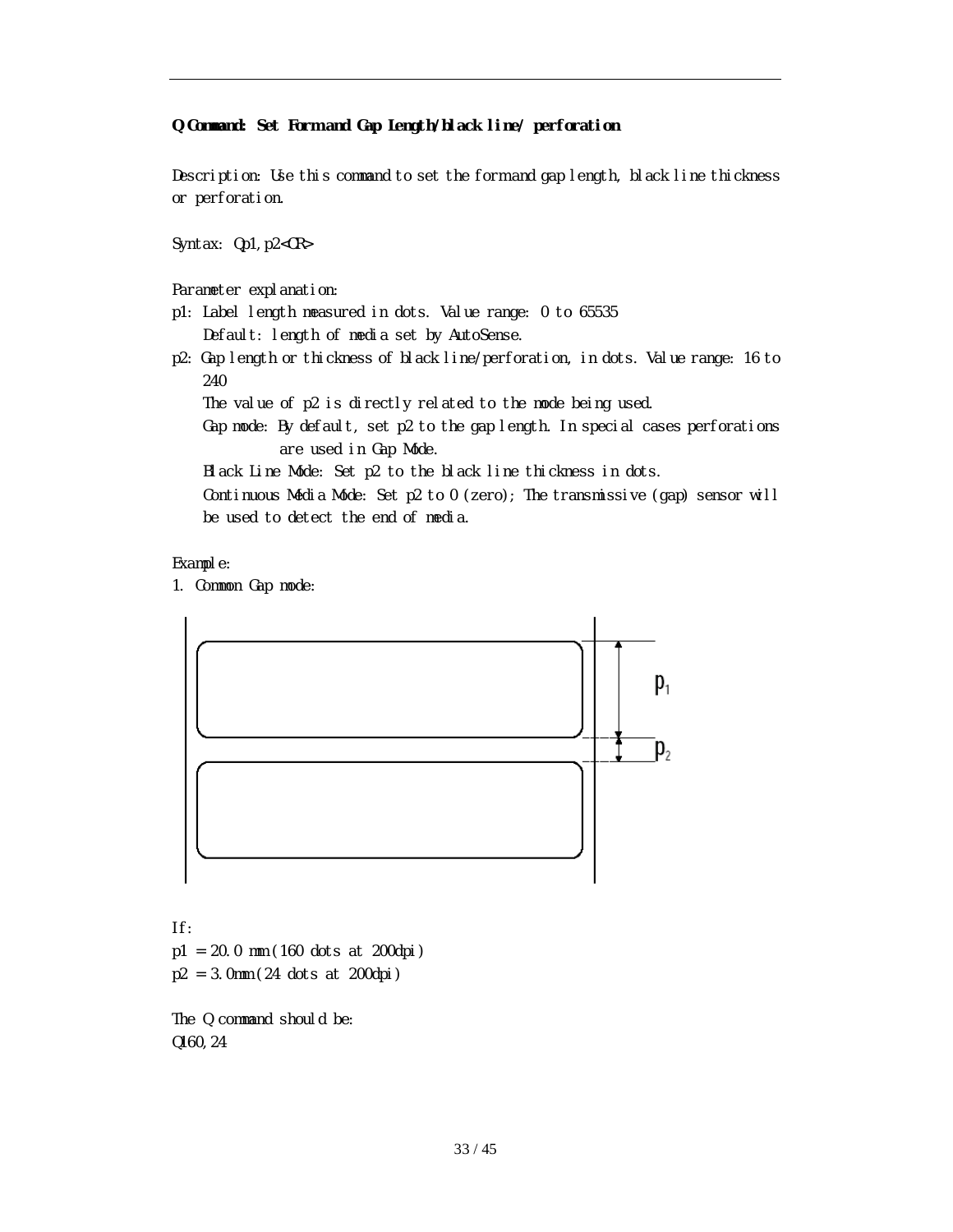2.Special gap mode:



If:

p1= 12.5 mm (100 dots at 200dpi) p2 = 3.0mm (24 dots at 200dpi) p3 = 3.0mm (24 dots at 200dpi)

The Q command should be: Q100,24+24

3. Black line mode:(perforations are on black lines) :



If: p1 = 31.0 mm (248 dots at 200dpi) p2 = 7.0mm (56 dots at 200dpi) p3 = 0.5 mm (4 dots at 200dpi)

The Q command should be: Q248,B56+4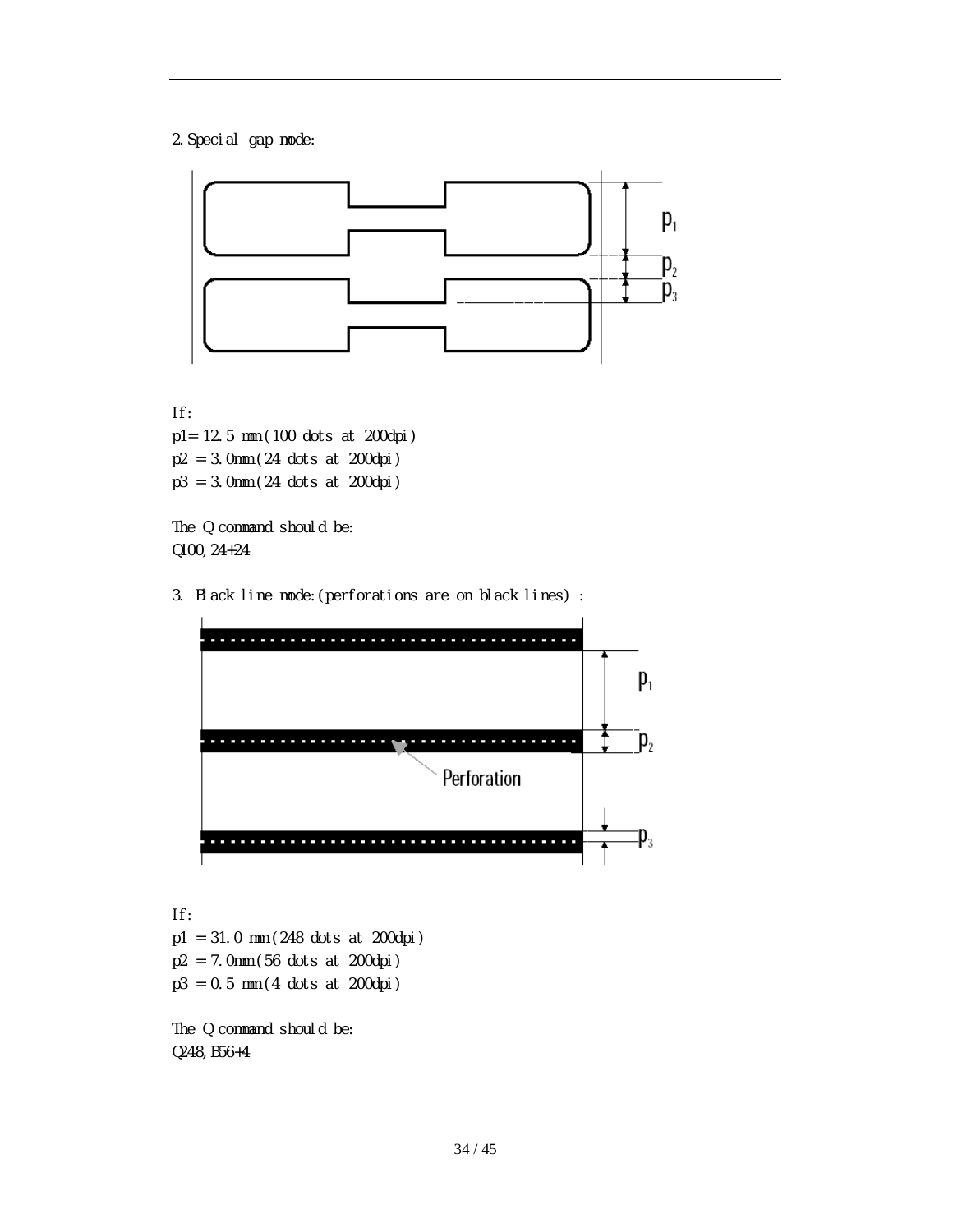4. Black line mode (perforations are not on black lines):



If:

p1 = 31.0 mm (248 dots at 200dpi)

p2 = 7.0mm (56 dots at 200dpi)

p3 = 17 mm (136 dots at 200dpi)

The Q command should be: Q248,B56-136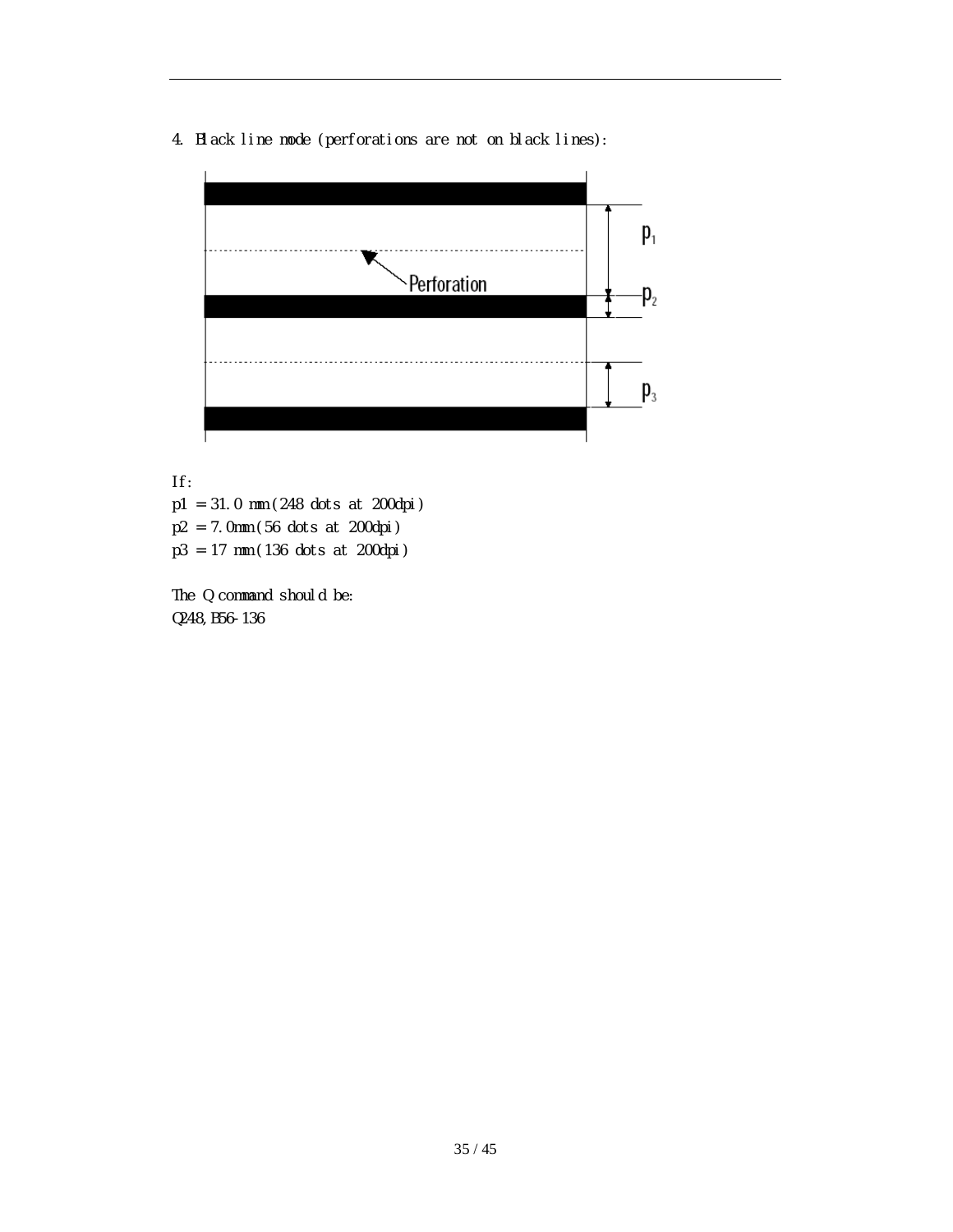#### **q Command : Set Label Width**

Description: This command used to sets the label width.

Syntax: qp1<CR>.

*.*

Parameter explanation: p1: the width of the label in dots.

Note: If the R Command (Reference Point) is sent after this command, the image buffer will be automatically reformatted to match the width of the print head and is offset by the R command specified image buffer starting point, nullifying the q command.

```
Example:
    N
    q250
    T20,30,0,2,1,1,N,"q command:"
    T20,60,0,2,1,1,N,"Label width: 250 dots"
    W1
```
**Image Buffer Positioning - Center Aligned Printers** 

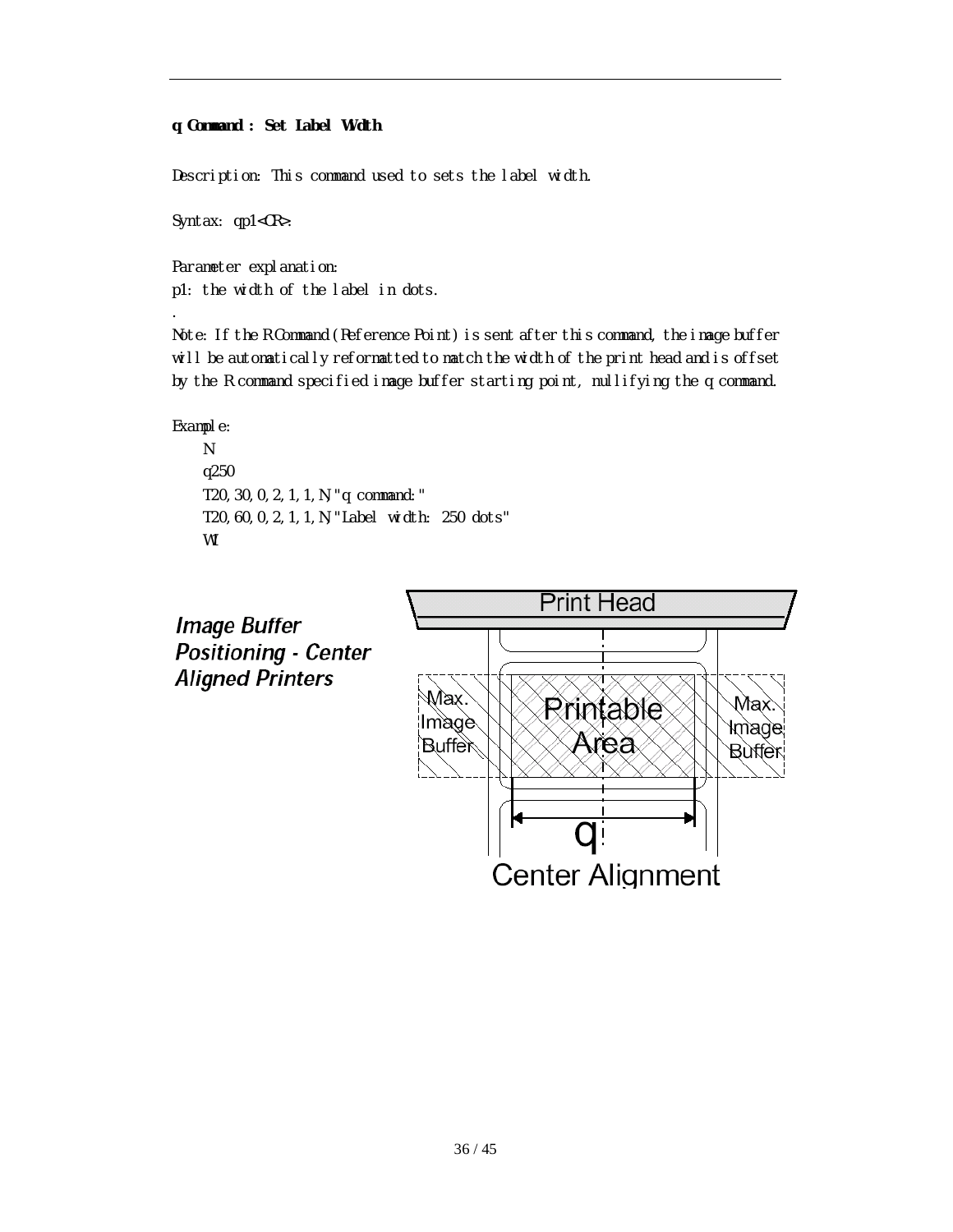#### **R Command: Set Reference Point**

Description: This function is used to set or change the coordinate origin point.

Syntax: Rp1, p2<CR>

Parameter explanation:

- p1: X coordinate distance from reference point in dots.
- p2: Y coordinate distance from reference point in dots..

#### **S Command: Speed select**

Description: Use this command to select the print speed. Syntax: Sp1<CR>

Parameter Explanation:

p1: value range: 0 to 6 and 10 to 80

| p1 value   | Speed               |
|------------|---------------------|
| $0$ or $1$ | $1$ ips $(25$ mmps) |
| 2          | $2$ ips $(50$ mmps) |
| 3          | 3 ips (75 mmps)     |
|            | 4 ips (100 mmps)    |
| 5          | 5 ips (125 mmps)    |
| h          | 6 ips (150 mmps)    |
|            |                     |

| p1 Value | Speed                          |
|----------|--------------------------------|
| 10       | 1.0 ips (25 mm/s)              |
| 15       | 1.5 ips (37 mm/s)              |
| 20       | 2.0 ips (50 mm/s)              |
| 25       | 2.5 ips $(63 \, \text{mm/s})$  |
| 30       | 3.0 ips (75 mm/s)              |
| 35       | $3.5$ ips $(83$ mm/s)          |
| 40       | 4.0 ips (100 mm/s)             |
| 50       | 5.0 ips (125 mm/s)             |
| 60       | 6.0 ips (150 mm/s)             |
| 70       | 7.0 ips $(175 \, \text{mm/s})$ |
| 80       | 8.0 ips (200 mm/s)             |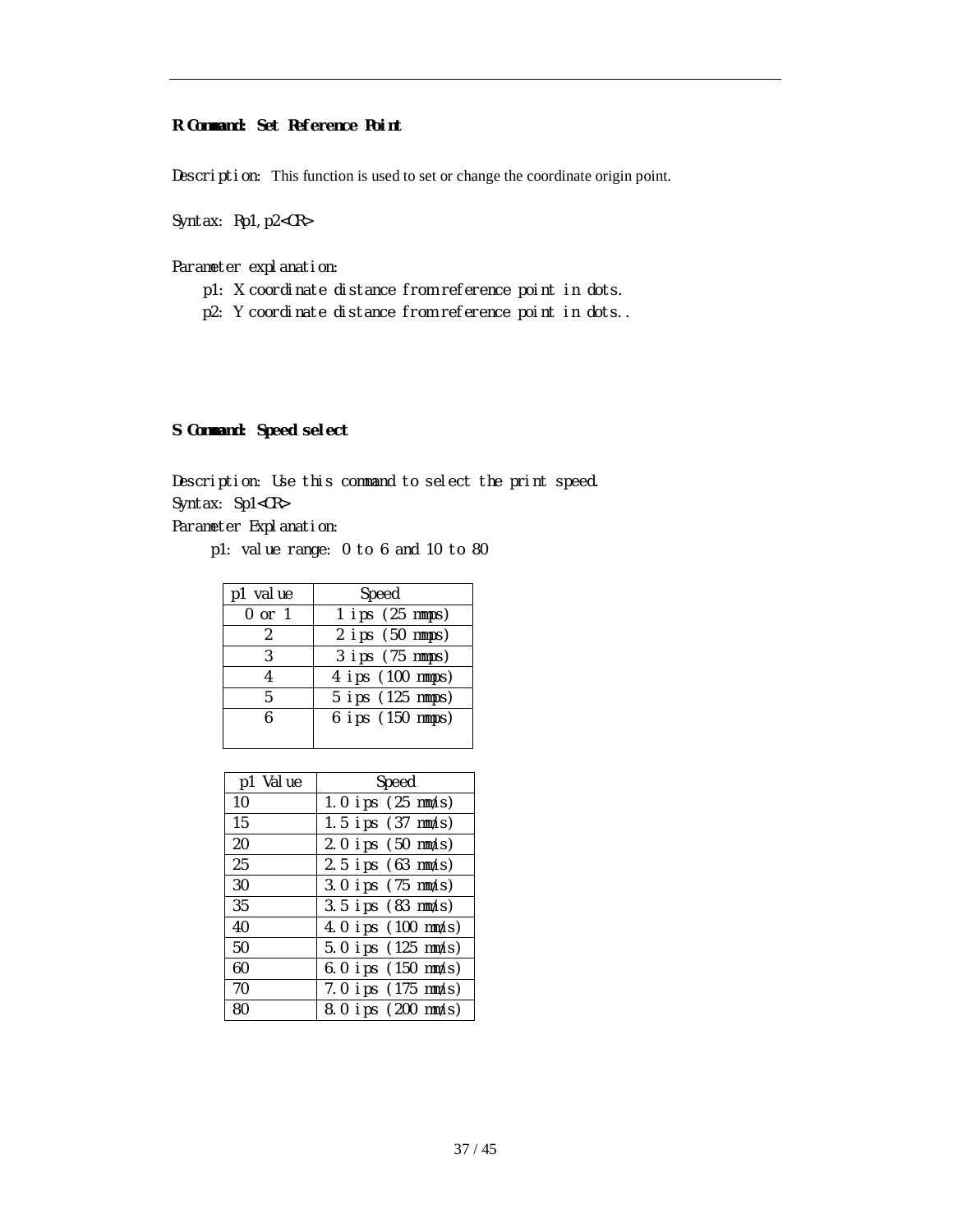#### **U Command: Prints Current Configuration**

Description: Use this command to print the current printer configuration for page mode printing. The printout is the same as the Dump Mode printout initiated by the printer's auto sense routine. The printer does not enter Dump Mode.

Syntax: U<CR>

Printout:

1、 English display Barcode Label Printer G-2108 (G-3106) Version: CENTURY PPLIXX.XX Part Number: xx.xxxx.xxx Internal FLASH: x Bytes Internal RAM: x Bytes Label Page Count (pcx): x Printed Line Count (m): x Serial Port: x, x, x, x Parallel Port: Centronics Print Mode: THERMAL TRANSFER Media Sensor Mode: Reflect Ribbon Sensor: Enable Back Feed: Disable Cutter: Disable Peeler: Disable Print Darkness: 10 x, x, x, x

Internal Fonts: The Font 1 ASCII : AaBbCc0123456789 The Font 2 ASCII ;AaBbCc0123456789 The Font 3 ASCII ; AaBbCc0123456789 The Font 4 ASCII ;AaBbCc0123456789

## **THE FONT 5 ASCII : ABC**

The Font 6 Chinese Font: AaBbCc0123456789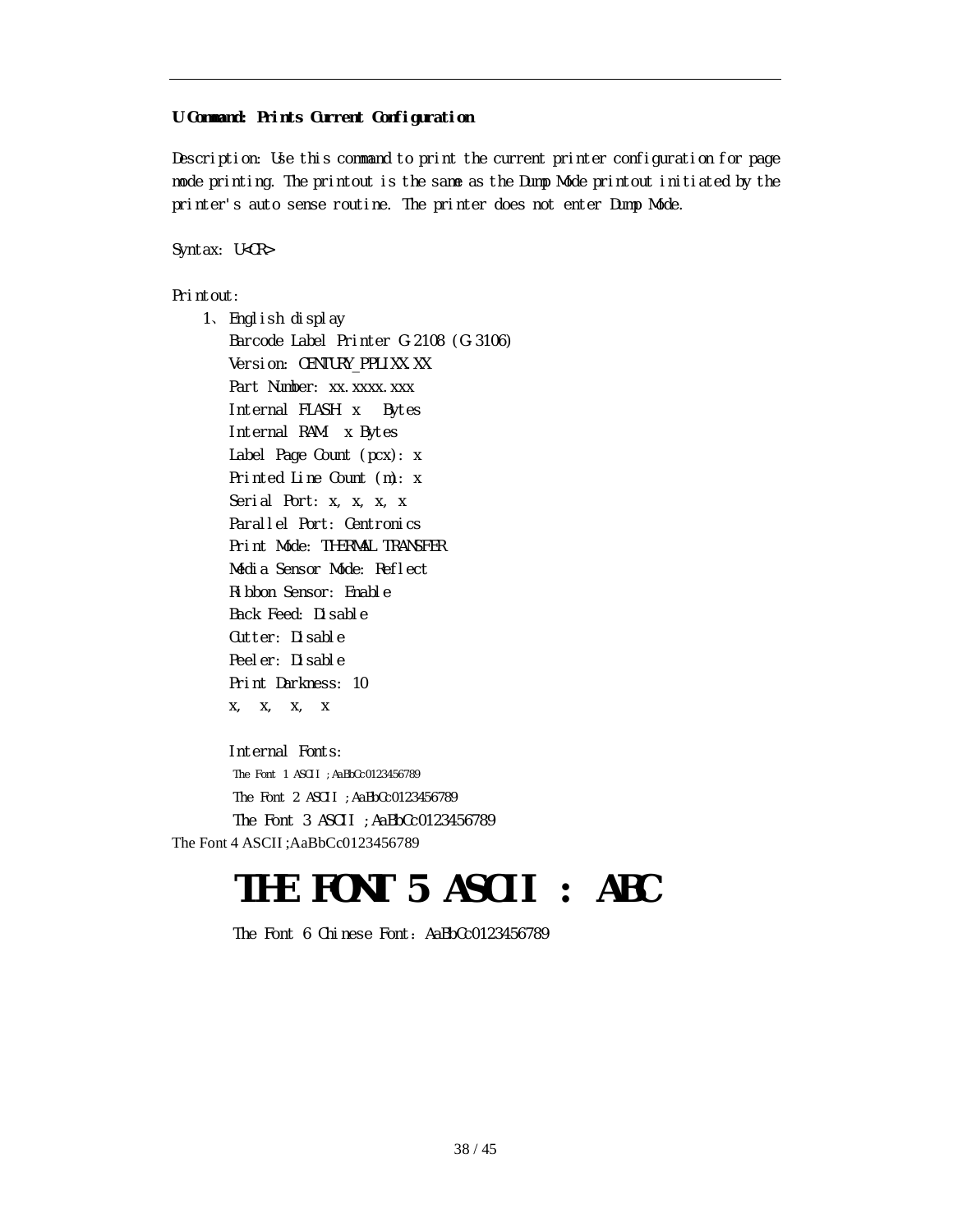2. Chinese character display: 条码标签打印机 G-2108 (或G-3106) 软件版本: POSTEK\_PPLIXX.XX 产品编号: xx. xxxx. xxx 内置FLASH:x Bytes 内置RAM: x Bytes 标签页数(张): x 打印总长度(米): x 当前串口速率:9600,N,8,1 并口协议及接口规范: Centronics 工作方式: 热转印 纸张探测方式: 反射 碳带探测器:有效 回转: 无效 切纸器: 无效 剥纸器: 无效 当前打印黑度: 10 x, x, x, x

> Internal Font: The Font 1 ASCII ; AaBbCc0123456789 The Font 2 ASCII ;AaBbCc0123456789 The Font 3 ASCII ; AaBbCc0123456789 The Font 4 ASCII ;AaBbCc0123456789 THE FONT 5 ASCII : ABC The Font 6 Chinese Font: AaBbCc0123456789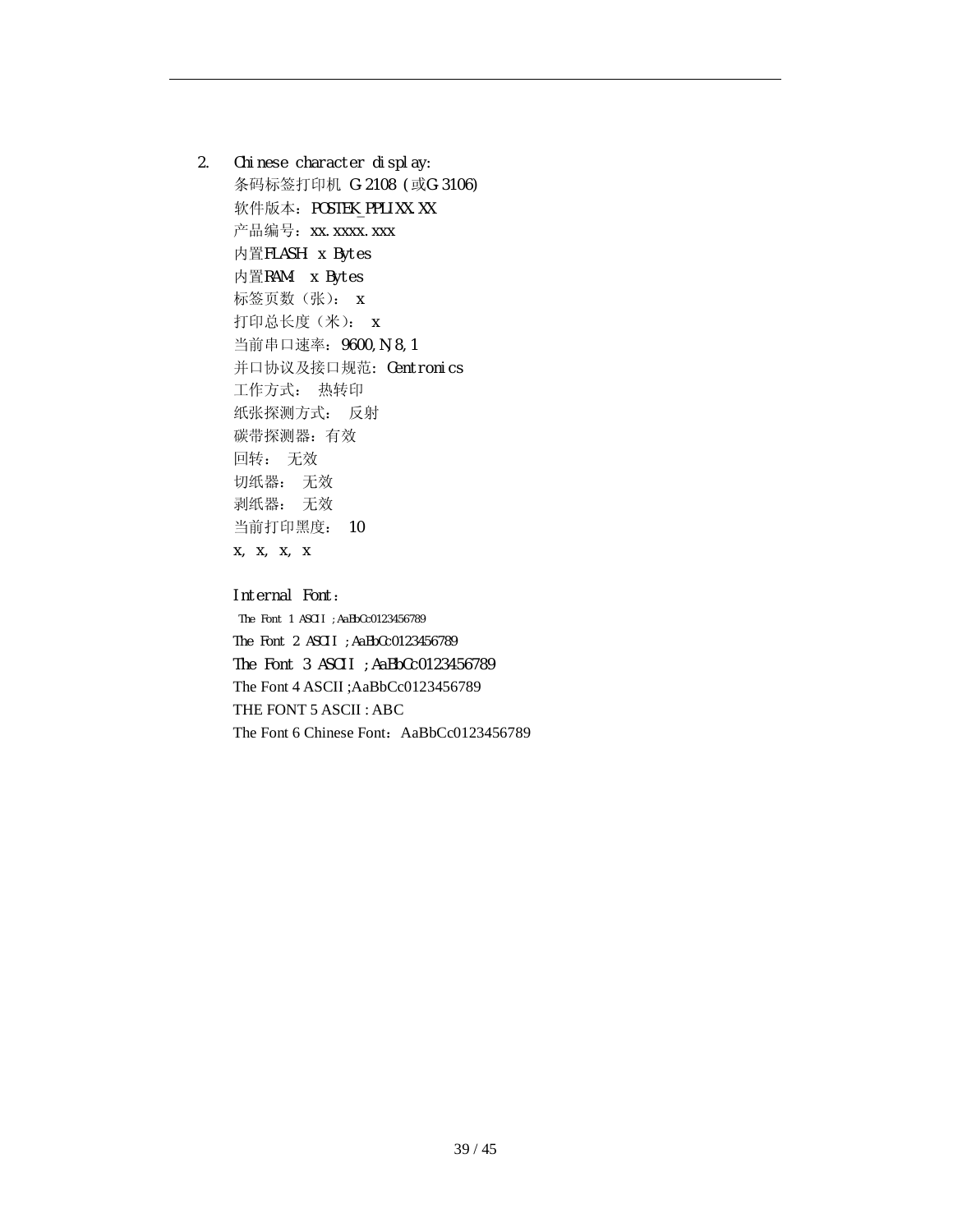#### **UN/US Command: Disable/Enable Error Reporting**

Description: Use this command to enable the printer's status reporting feature. The printer sends its feedback through the RS232 port.

Syntax: UN<CR>

US<CR>

If an error occurs, the printer will send a NACK(0x15), followed by the error number, to the host. If no errors occur, the printer will echo ACK(0x6) after each P command.

| Error Code | Error/Status Description                       |
|------------|------------------------------------------------|
| 0x00       | No Error                                       |
| 0x01       | Object Exceeded Label Border                   |
| 0x02       | Bar Code Data Length Error                     |
| 0x03       | Insufficient Memory to Store Data              |
| 0x04       | Memory Configuration Error                     |
| 0x05       | RS-232 Interface Error                         |
| 0x06       | Paper or Ribbon Empty                          |
| 0x07       | Duplicate Name: Form, Graphic or Soft Font     |
| 0x08       | Name Not Found: Form, Graphic or Soft Font     |
| 0x09       | Not in Data Entry Mode                         |
| 0x0a       | Print Head Up (Open)                           |
| 0x0b       | Pause Mode or Paused in Peel mode              |
| 0x0c       | Does not fit in area specified                 |
| 0x0d       | Data length to long                            |
| 0x0c       | PDF-417 coded data to large to fit in bar code |
| 0x0d       |                                                |
| 0x0e       |                                                |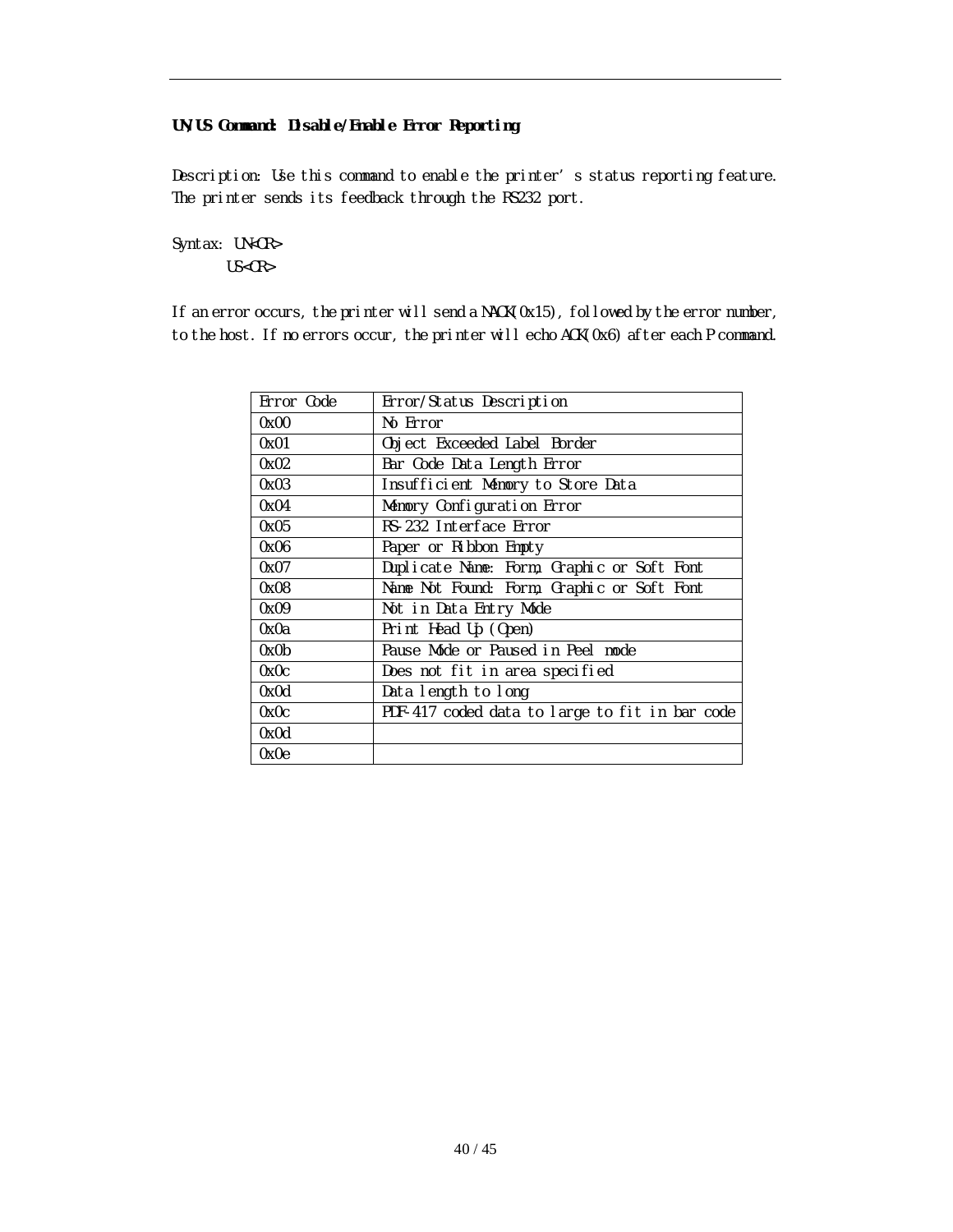#### **V Command: Define Variable**

Description: Use this command to define variable data for the text and bar code data fields in stored forms.

Syntax: Vp1, p2, p3, " MSG" <CR>

Parameter explanation: p1: Variable ID number. Range: 00 to 99. p2: Maximum number of characters. Range: 1 to 99. Note: If you use KDU, the length should limited to under 16 characters. p3: Field Justification; L-left justification, R- right justification, C-center, N-no justification.

"MSG" Displays a text string on the printers LCD display or KDU Display.

#### Example:

```
N
FK"TEST2"
FS"TEST2"
V0,16,L,"Enter Title:"
C0,6,N,+1,"Enter Code:"
T100,100,0,4,1,1,N,V0
T400,100,0,4,1,1,N,C0
FE
```
Store the above commands to the printer, then send the following commands: Q100,0 FR"TEST2" ? Part Number: 1234 W<sub>1</sub>.2 Printout:

Part Number: 1234

Part Number: 1234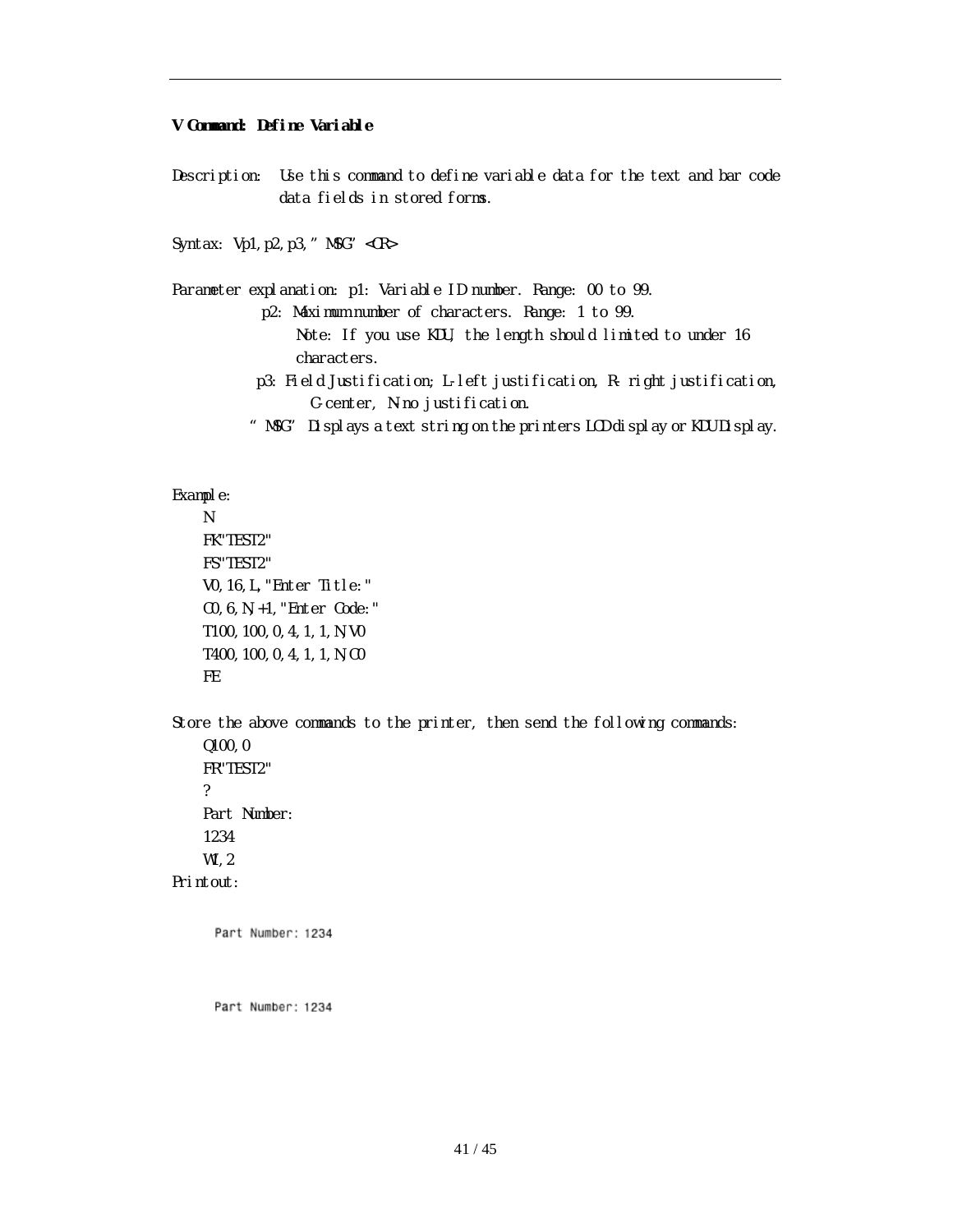#### **X Command: Box Draw**

Description: This command is used to draw a box.

Syntax: Xp1, p2, p3, p4, p5<CR>

Parameter explanation:

- p1: Horizontal start position (X) in dots.
- p2: Vertical start position (Y) in dots.
- p3: Line thickness in dots.
- p4: Horizontal stop position (X) in dots.
- p5: Vertical stop position (Y) in dots.

Example:

N T50,30,0,4,1,1,R,"BOXES" X50,120,5,250,150 X120,100,3,180,280 W1 Printout:

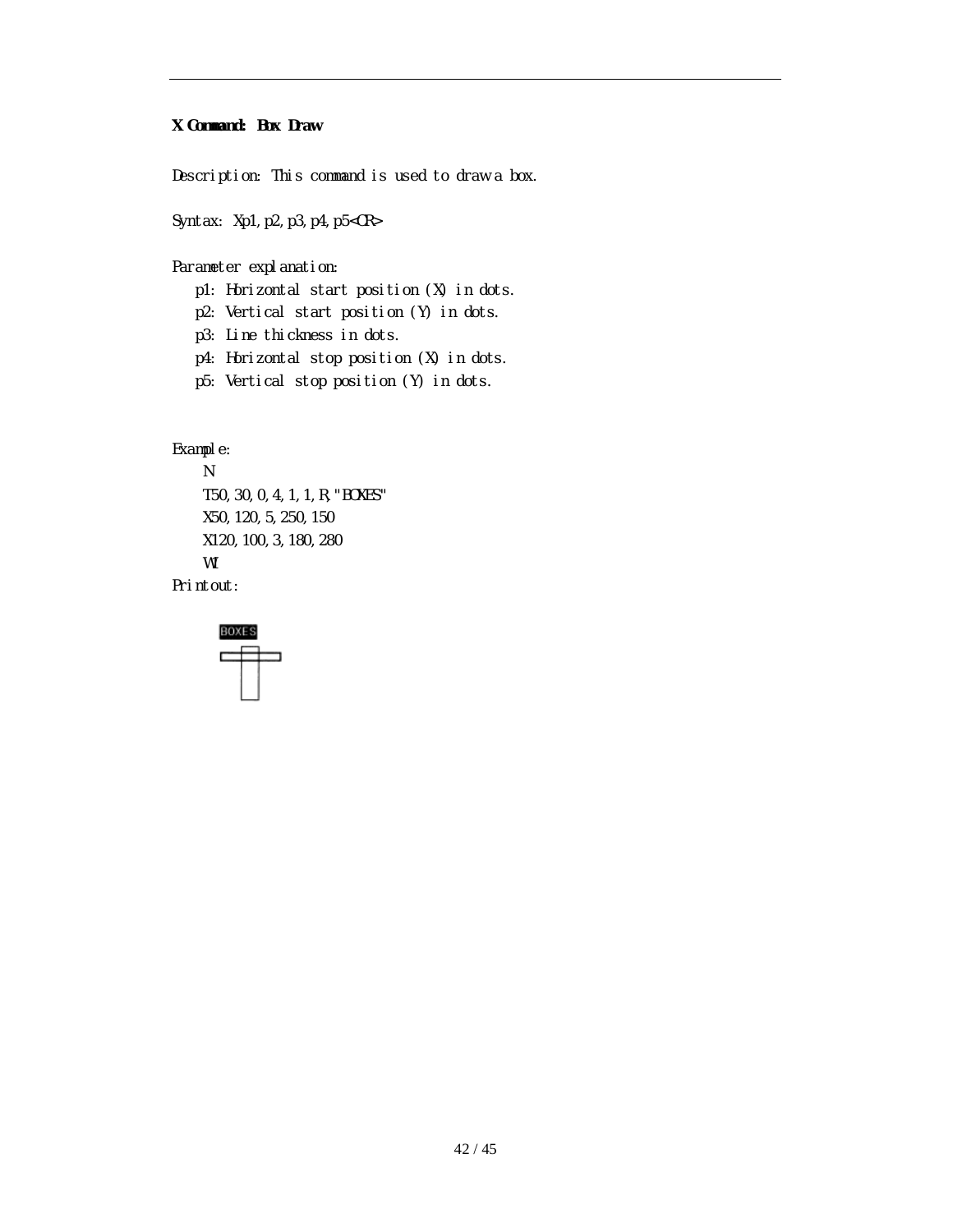#### **Z Command: Set Print Direction**

Description: Use this command to set print orientation for all graphics, text, bar codes, lines and boxes.

Syntax: Zp1<CR>

Parameter explanation: p1: Orientation; Acceptable values are B or T. The default value is T.

B: Print from bottom right corner.

T: Print from top left corner.

Example:

N 7T T50,30,0,4,1,1,R,"ZT" W1

#### **ZN/ZS Command: Disable/Enable Flash Memory**

Description: Use this command to enable/disable Flash memory. Syntax: ZN<CR>  $ZS < CR$ Example: ZS FK"TEST3" FS"TEST3" T100, 100, 0, 4, 1, 1, N,  $i \pm$  Test Flash $i \pm$ FE The above command will be stored to the flash memory of printer. The following command will execute form: "TEST3" FR" TEST3" W1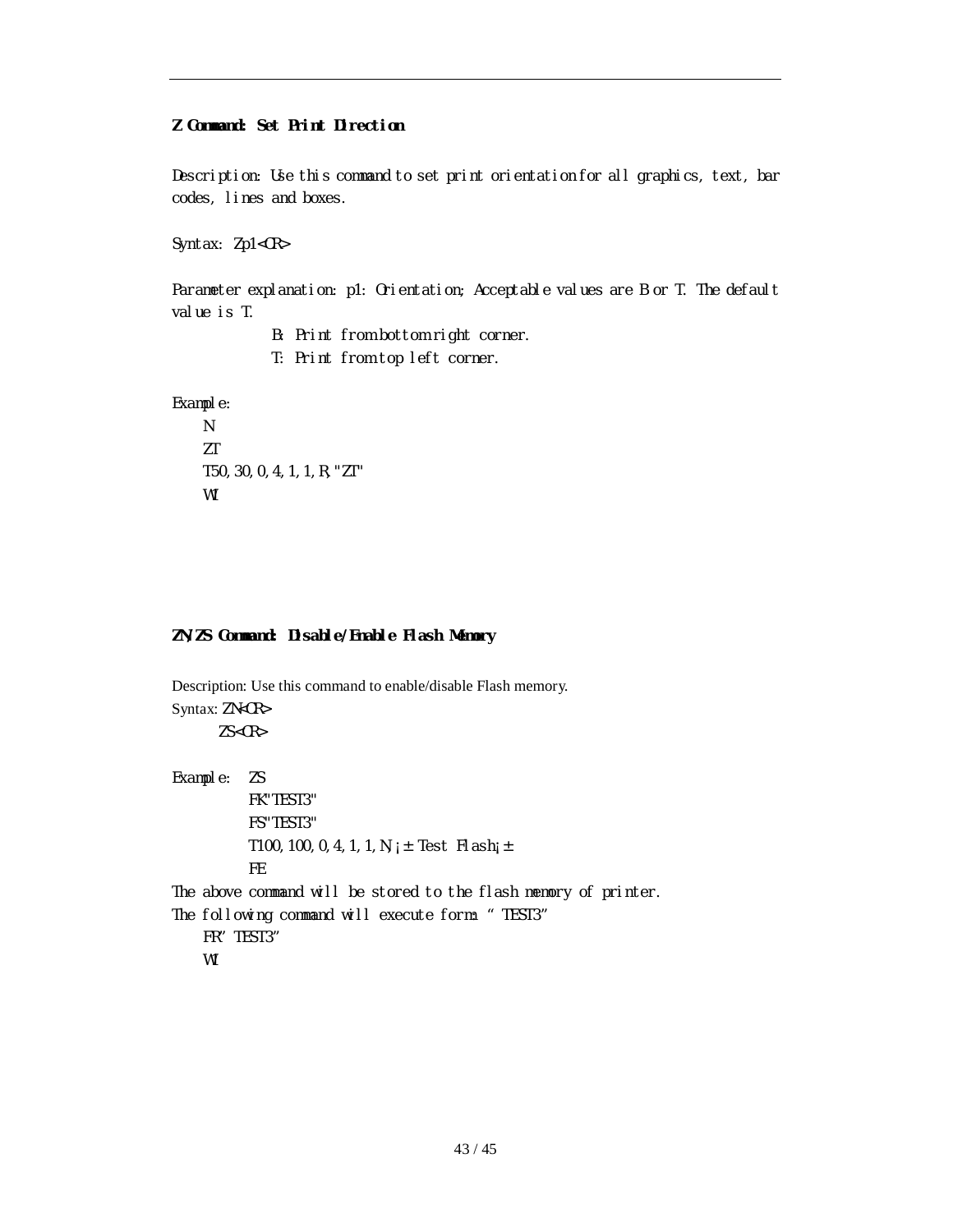#### **? Command: Download Variables**

Description: This command is used to send variable or counter data fields to the printer. The host system can send data representing variables and/or counters to the printer after a stored form containing variables and/or counters has been retrieved. The amount of data following the question mark and LF must exactly match with the total number and order of variables and counters in that specific form.

Syntax: ?<CR>

FK"form1"\_ :delete form "form1" FS"form1"\_ :begins the form store V00,15,N,"Enter Part Name:"\_ V01, 5, N, "Enter Quantity:" T50,10,0,3,1,1,N,V00\_ T50,400,0,3,1,1,N,"Quantity: "V01\_ FE\_ :ends form store sequence

FR"form1"\_ : retrieve for " form1" ?\_ :variables follow Screws\_: first variable 235\_: second variable W1\_ :print one label

#### **^@ Command: Reset the Printer**

Description: This command emulates Power Off and then Power On, thus reinitializing the printer.

Syntax: ^@<CR>

The reset command is not available during the download of PCX graphics, soft fonts or while the printer is in dump mode.

The reset command cannot be used within a stored form.

The reset command can be sent to the printer during all other printing operations. The printer will ignore all commands sent while the reset command is executing, up to 2 seconds.